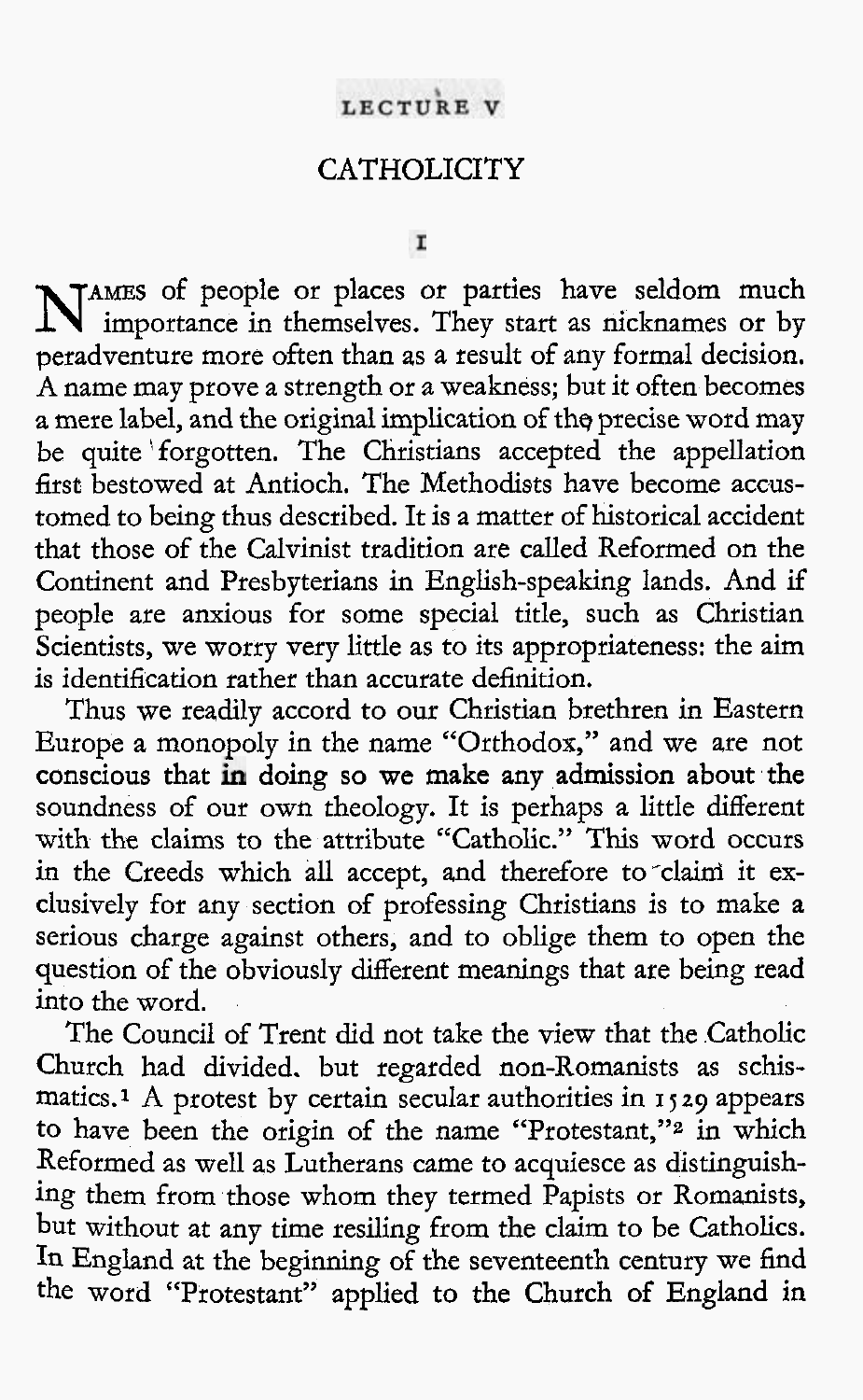contrast to Puritans and sectarians; and in **1622** the Protestant is the typical English churchman, Erastian, out for comfortable living:

"An indifferent man, That with all faiths or none, hold quarter can,  $\tilde{\phantom{a}}$ So moderate and temperate his passion As he to all times can his conscience fashion."3

The Church of England was in close touch with Continental religious bodies, and was officially represented at the intensely Protestant Synod of Dort. English interests were those of the Protestant side in the Thirty Years' War, and they remained strongly anti-papal, the century being characterised in England, as in Scotland, by exaggerated horror of Rome and dread of popish intrigue. Kings were ceremoniously pledged to uphold the Protestant Reformed religion. Laud\* on the scaffold declared himself a Protestant. Hooker and Jeremy Taylor speak of "the Church of Rome," and when they use the word "Catholic" are referring to the Church of the Fathers; but "papist," "popish," "Roman Catholic," and "Catholic" are all terms which were applied to Romanists in the seventeenth century. The eighteenth century may not have been very religious, but it was stoutly Protestant, and the word "Catholic," when it did occur, was associated with Rome. Queen Elizabeth was proclaimed "Defender of the True. Ancient Catholic Faith" which indicates an attempt to retain the word in its widest sense, and the Act of **1j93** against popish recusants denounces persons "terming themselves Catholics"; but the title of the Most Catholic King, and the consistent use of the word by Romanists themselves and its common employment abroad, narrowed the application. It was the Oxford Movement that changed matters again. The adoption of the name "Anglo-Catholic" seems to date from **1841** when the Library of Anglo-Catholic Fathers began to be published.

Early nineteenth-century Protestantism in England had been reduced to bored respectability. There had been Evangelical outbursts, such as Methodism, but by the 1830's religion was singularly apathetic and ineffectual, and rationalism and infidelity seemed triumphant, with the natural consequence that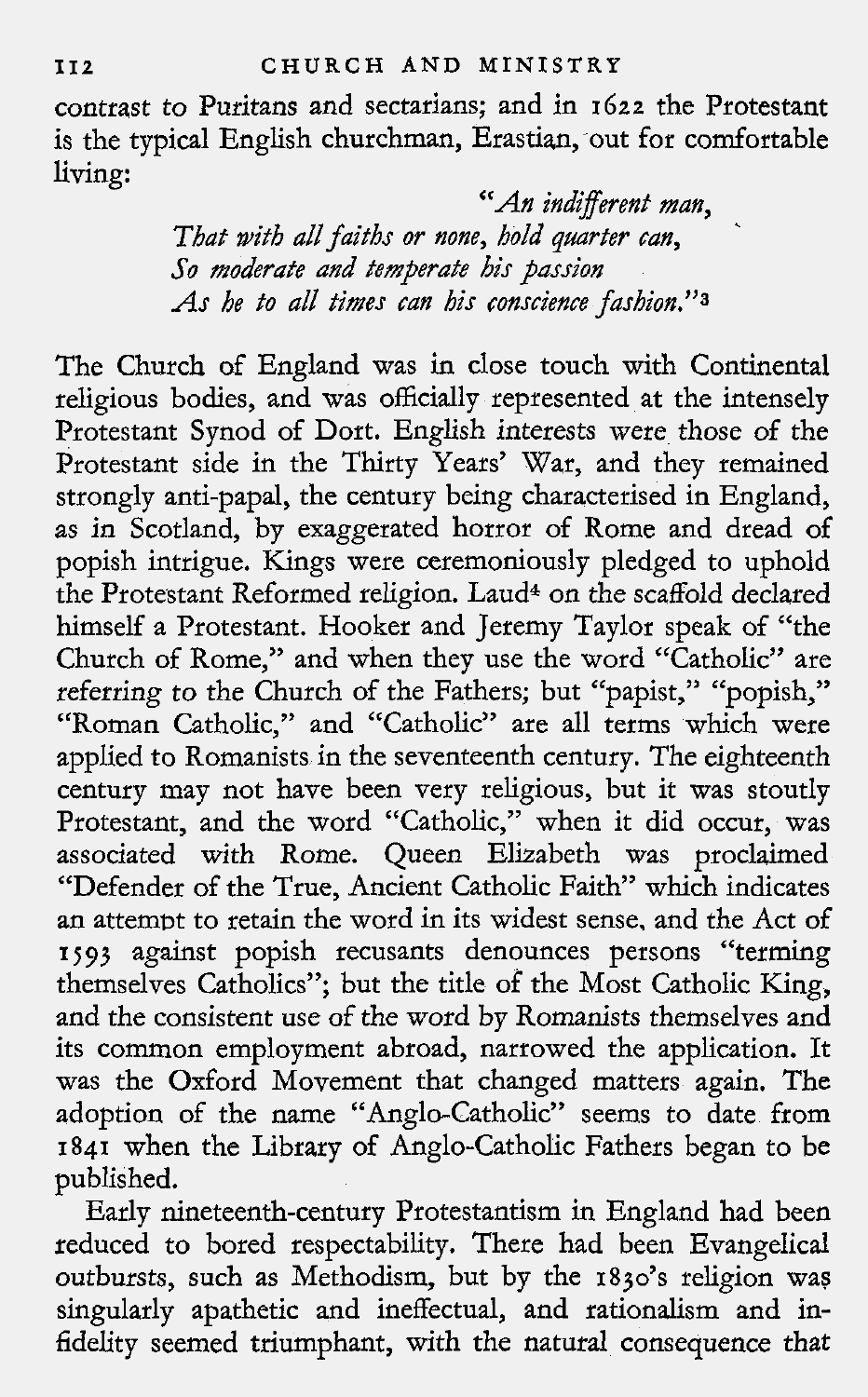the ecclesiastical pendulum swung, and we have Newman and his friends strongly denouncing that imbecile, inconsistent thing called Protestantism and declaring that they hated the Reformation more and more, some of them ultimately deciding that the only alternative to atheism was Rome.6 To what an extent the new emphasis will in the long view of history prove to have been a mere temporary retreat may be inferred from a sentence of Newman, in which, after remarking on the fact that Anglo-Catholics had suddenly become a power, he concluded that his friends put forth their principles "as if they were obliged to say them," and were surprised at themselves and at the favourable reception given them, the explanation being that "these doctrines were in the air."s There is in fact a curious resemblance to the circumstances which produced that very different movement which we call Barthianism, for that is likewise a retreat to authority, induced by similar distress due to the chaos produced in this case by humanistic thought, and the apparent complete helplessness of the Churches to deal with the situation. Newman himself picked out as the nondescript placebo that was causing all the trouble, the safe churchman "who holds that Scripture is the only authority, yet the Church is to be deferred to; that faith only justifies, yet that it does not justify without works; that grace does not depend on the sacraments, yet is not given without them; that bishops are a divine ordinance, yet those who have them not are in the same religious condition as those who have."' The Tractarian retreat to antiquity has certainly proved strategically successful so far, for a century later we have the Anglo-Catholics leading the Church of England, and not only ranging themselves with the Romanists and Orthodox under the banner of "Catholicism," but so parading before the ecclesiastical world and so ably supporting their case that all the other Churches have been obliged to give them a major place in their attention. At Amsterdam in 1948 the section on the Nature of the Church concentrated almost entirely upon the situation caused by this development of "Catholic" claims.

In Scotland in **1j60** the Scots Confessions was in the title declared to be that of the "Protestants of the realm of Scotland," and the word "protesting" occurs in the Preface in the sense of making a solemn declaration; but in the text belief is expressed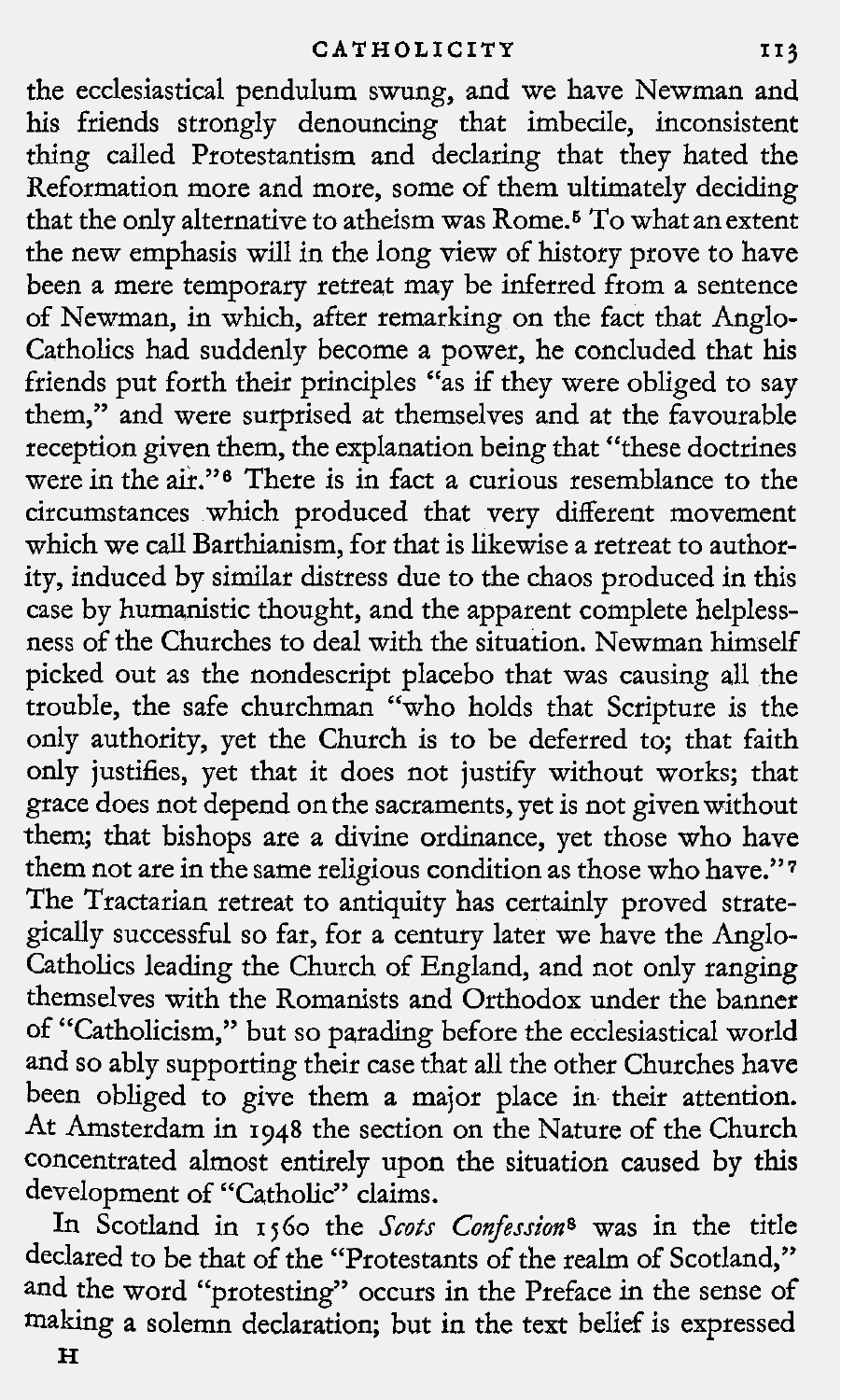in the one Church of the Creeds, and it is described as "Catholic, that is, universal, because it contains the elect of all ages, of all realms, nations and tongues, be they of the Jews or be they of the Gentiles, who have communion and society with God the Father and with His Son Christ Jesus, through the sanctification of His , Holy Spirit," while particular visible churches are also mentioned, such as those in Corinth, Galatia, Ephesus, which Paul calls churches of God, and with which the town churches that had been reformed in Scotland are classed.

Before the establishment of the Reformation, Scots Protestants had entitled themselves "the congregation of Christ," as English and Continental Protestants had adopted phrases like "the true religion," "the professors of godliness," "the Church of Christ," and had spoken of the "re-establishment of the Christian religion."g In the early controversies the enemy were described as "papists," if not in less dignified terms; "papists" and "popery" are the words that appear in ecclesiastical documents till the nineteenth century. Presbyteries in the eighteenth century made returns of the numbers of "papists" within their bounds, and the General Assembly in **1834** exhorted ministers to preach occasionally on the errors of "popery." John Menzeis,<sup>10</sup> in his violent polemics, had contrasted Protestants and Romanists, and when he used the word "Catholic," it was of the universal Church to which all belong "who own the fundamentals, and superadd nothing destructive thereunto." The Romanists, he said, constitute "a particular Church." John Welch, in *Popery Anatomized* (1602), had spoken of the Roman Church as part of the Catholic Church, which "comprehends all the particular Churches and all the elect."<sup>11</sup> Later writers refer ordinarily to "the Church of Rome" and to "Romanists"; the Oxford Movement was popularly described as "Romish" rather than "Catholic," and so was any attempt at liturgical innovation in Scotland, such as that of Robert Lee. "Catholic" and "Roman Catholic" were terms sometimes applied, and they gradually became usual; but the claim of Romanists to be exclusively the Catholic Church was never at any time admitted, nor was the claim of the Church of Scotland to be part of the Catholic Church ever out of sight. And though the Church of Scotland was in practice engaged for the most part with domestic rather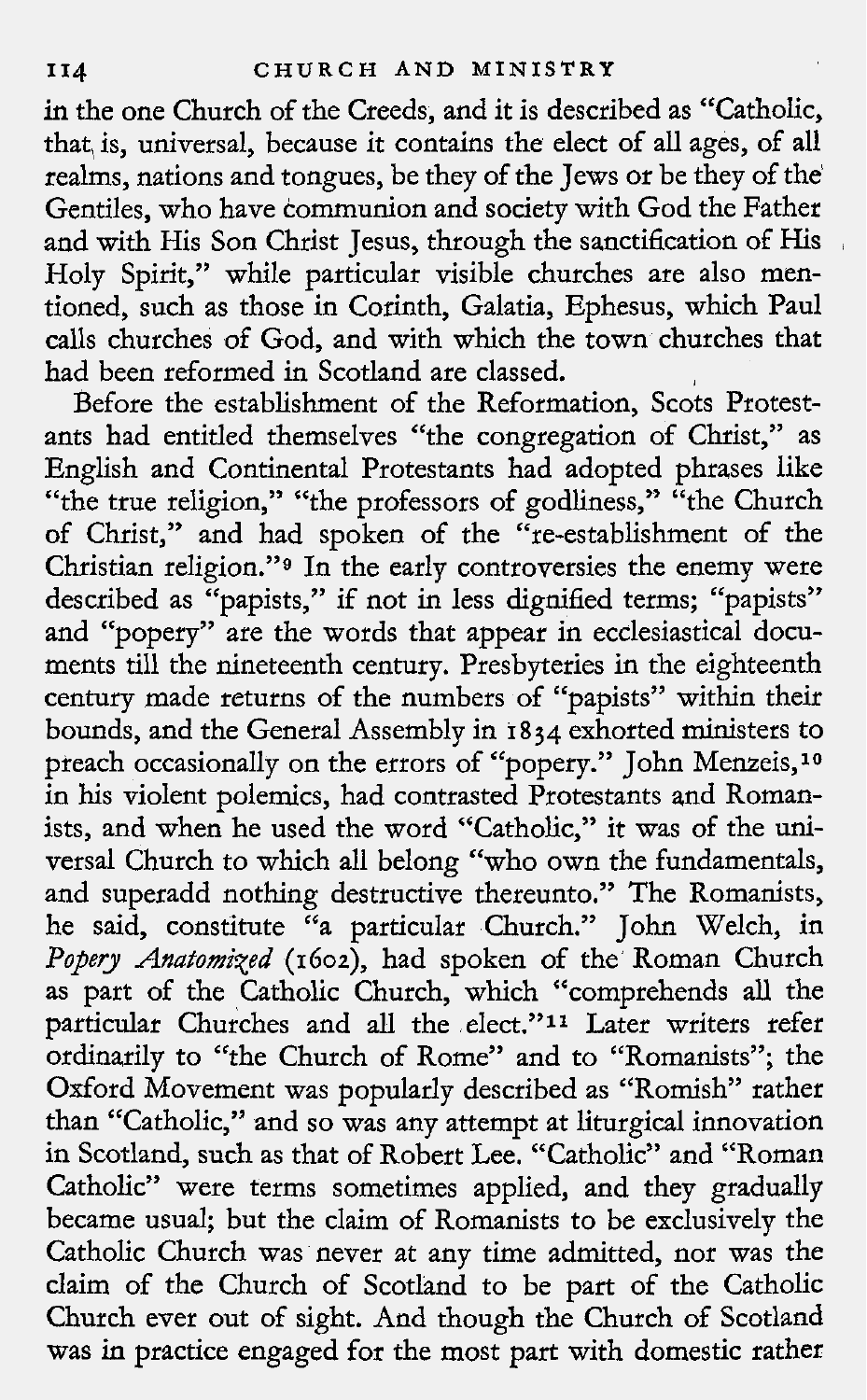than world problems, and did not raise its eyes very often or very much above these, or look at them in a world setting or deal with them in a broad ecumenical spirit, Professor George Hill's statement about the Church **(1821)** would have been generally accepted, that "the first thing which enters into our conception of the society is the whole, while the circumstances which rendered it necessary for this whole to be divided, are a matter only of secondary consideration."<sup>12</sup> Writers such as Rutherfurd<sup>13</sup> were not at all shy of the word "Catholic," and discussed the "Catholic visible Church" especially in controversy with English Independents, who seemed to them to "dote on the particular." Bannerman14 writes of the visible Catholic Church as "made up of all Christians who, visibly professing the faith of Christ, are constituted by that profession into one corporate body, and stand in one outward covenant relationship to Christ." But at the present time the word "Catholic" in ordinary conversation would normally mean Roman Catholic, and Scottish documents are therefore careful to speak of the "Catholic or Universal Church" to make clear to the ordinary member that the wider use of the term is intended.16

 $II$ 

Among Protestants different aspects of Catholicity have been stressed. Thus Calvin<sup>16</sup> says that the Church is called "Catholic" because there cannot be several without dividing Christ, and he believes it constituted by all the elect compacted into one body under one Head; and again he speaks of it as the totality which gives to particular Churches "the name and authority of the Church," and as the multitude, "who, though dispersed and far distant from each other, agree in one truth of divine doctrine, and are bound together by the tie of a common religion." Scots and Swiss reformers asserted that their trinitarian orthodoxy entitled them to be regarded as Catholics under the *cunctos populos* of the Emperor Theodosius in 380.<sup>17</sup> Knox's **Book of Common Order** stresses the quality of universality: "It consisteth and standeth of all tongues and nations; yea, of all estates and conditions of men and women, whom of His mercy God calleth from darkness to light, and from the bondage and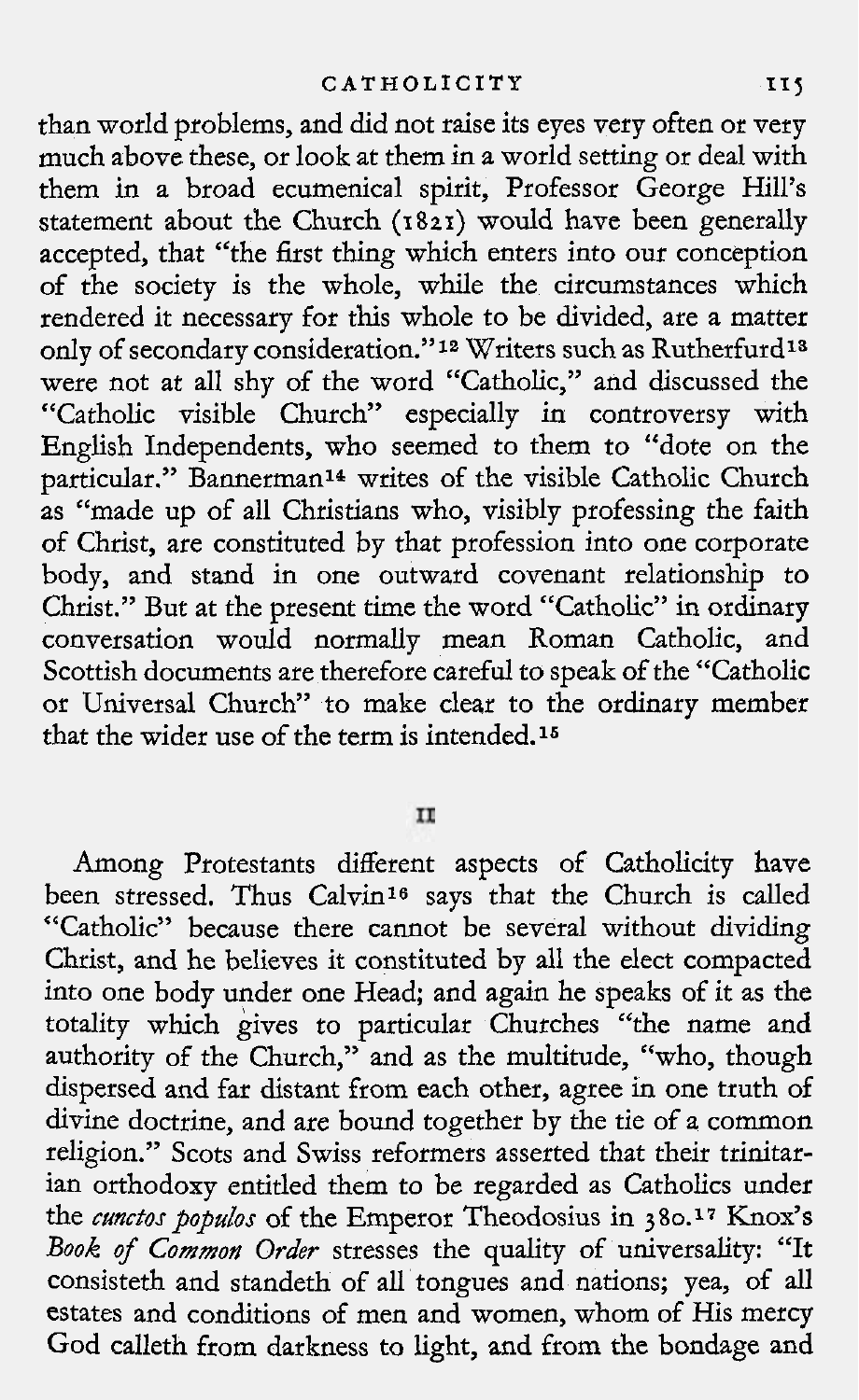thralldom of sin to His spiritual service and purity of life."18 As typical of a widespread acceptation of the word a statement of F. D. Maurice may be quoted: "A body acknowledging itself connected with the Church in all previous ages by the bond of sacraments, of creeds, of worship, of ministerial succession, has the *prima facie* marks of Catholicity."<sup>19</sup> But the most famous definition is the "quod ubique, quod semper, quod ab omnibus" of Vincent of Lerins (434), resting Catholicity upon universality, antiquity and consent, which, if freed from the narrow interpretation placed upon it by Rome, everyone would agree, represents a wonderful if unattainable ideal.

Lightfoot,<sup>20</sup> in his study of Ignatius, traced the word "Catholic" from its Scriptural use as referring to all the Church as distinct from local Churches to its later use as distinguishing the true, orthodox and conforming Church from heretical and schismatic rivals. John Stuart Mill, in his Logic, has a chapter on the variations in the meaning of terms, and gives examples of words whose meaning has changed owing to altered associations, words such as "pagan" and "villain," words such as "author" and "poet," words such as "ecclesia," "bishop," "sacrament." In many cases we can see that the original significance is of little consequence: "parliament," "war," "Communist," "chemistry" must be allowed the meaning which experience has forced into them. The word "Christian" to-day has a content that has undergone modification in the course of the centuries; the word "Catholic" has been affected also, and different claimants to the title may be said scarcely to be dealing with the same word at all.

The credal adjectives One, Holy, Catholic, Apostolic, should not be regarded as intrinsically exclusive, but rather as together attempting to express a genera1 quality, scarcely capable of exact analysis such as the four words seem to require. The imagination has to be applied and the terms have to be synthesised. It appears, indeed, that One, Catholic and Apostolic are constantly permitted to overlap in studies on the nature of the Church; the Geneva Catechism of 1545<sup>21</sup> gives a definition of Catholicity which lays emphasis on Unity, and D. T. Jenkins says: "Apostolicity is the mark of Catholicity."<sup>22</sup> It seems important to keep clear that "Catholic," and "Catholic" alone, will include the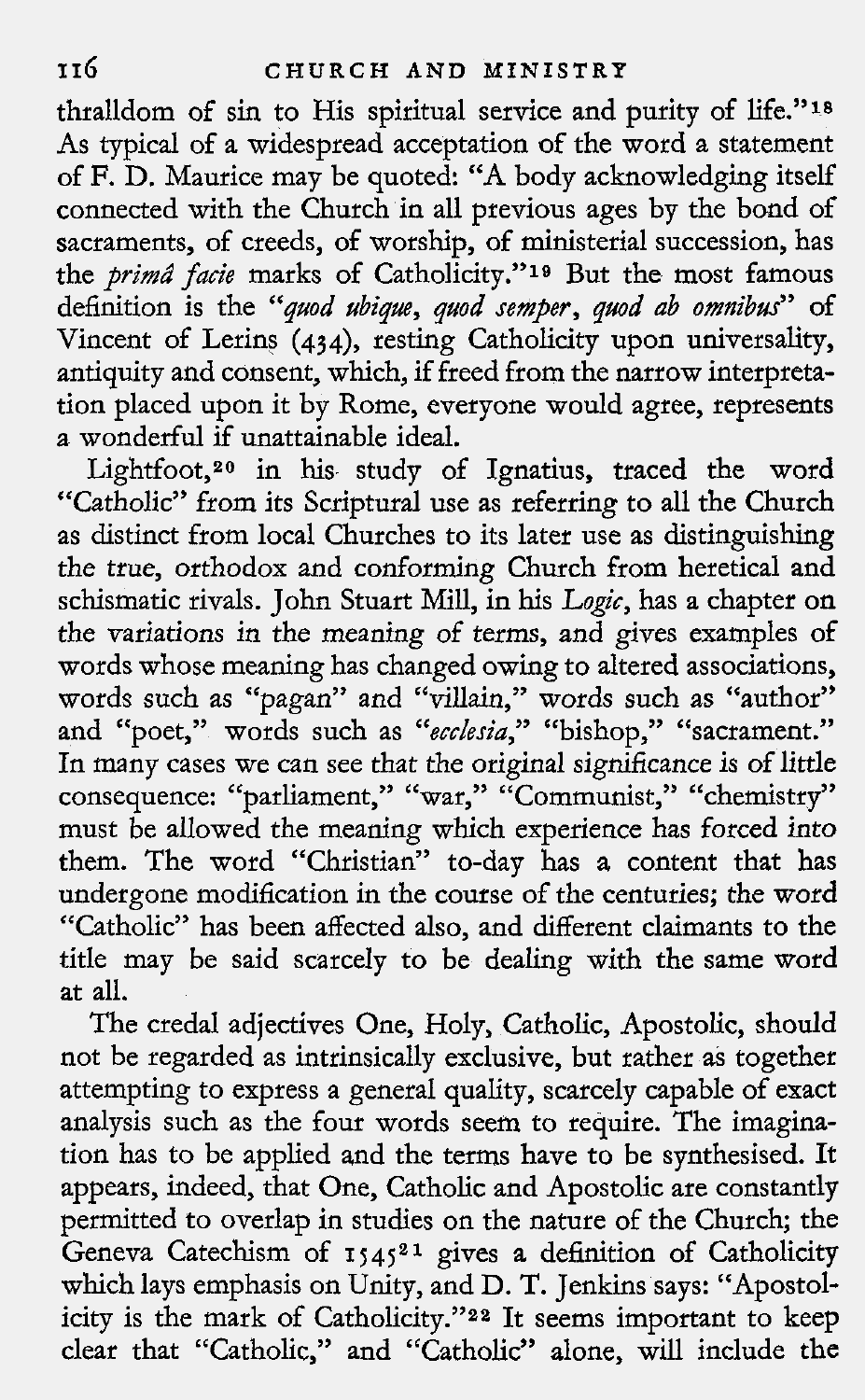#### CATHOLICITY

message that the barrier is down, and that the conception of the chosen people has lost its narrow nationalism-Jew and Greek, bond and free, male and female; a point noted in the **Westminster**  Confession in defining the visible Catholic Church. But generally speaking there should be only advantage in accepting the word "Catholic" withas richa content as history will allow. Lightfoot23 noted the tendencv in Cvril of Terusalem to find more in the word than it had once signified, making it include not only worldwideness, but also comprehensiveness in doctrine, and applicability to all need. He urges that the emphasis upon universality Ity to an need. The diges that the emphasis upon dinversanty<br>must be maintained, whatever "secondary glosses" are intro-<br>duced, and he quotes in support a well-known letter of Augustine to Vincentius. Pearson<sup>24</sup> and, recently, Hebert<sup>25</sup> have used the admirable statement of Cyril as providing four pillars to uphold catholidty, and they do thereby give the word a fullness that makes it at least much more realistic than mere abstract universality, which is in any case not of itself a virtue, being indeed, as John Knox26 pointed out, truer of sin than of anything else. "Catholic" may thus be taken to carry with it suggestions of wholeness, the real Church, in the true tradition, worthy of its origins, capable of its task, with the full Christian doctrine, the gospel message that may bring salvation to men's souls, the remedy for all spiritual need.

But, as Mill noticed, a word may alter its meaning, not by a process of enrichment, but by loss of range and character, becoming a mere ghost of its old self. Does not the word "Catholic" degenerate sadly when taken, as by a Romanist catechism, to signify "one who is in union and communion with the Bishop of Rome," and is it not also denigrated when applied, in an exclusive sense that is contrary to its very nature, to what is plainly not an ecumenical body, but merely a large, or very large, denomination? And when the Oxford Movement adopted the name "Catholic," did the word not appeal chiefly because as Newman said, catholicity is not only one of the notes of the Church, but "one of its securities"?27 It was the safety, the certainty, of the authoritative that made them look back, though it seems unfortunate that one who had played such an important part as pioneer in the study of development of dogma, and who therefore accepted the results of past revolutions, showed only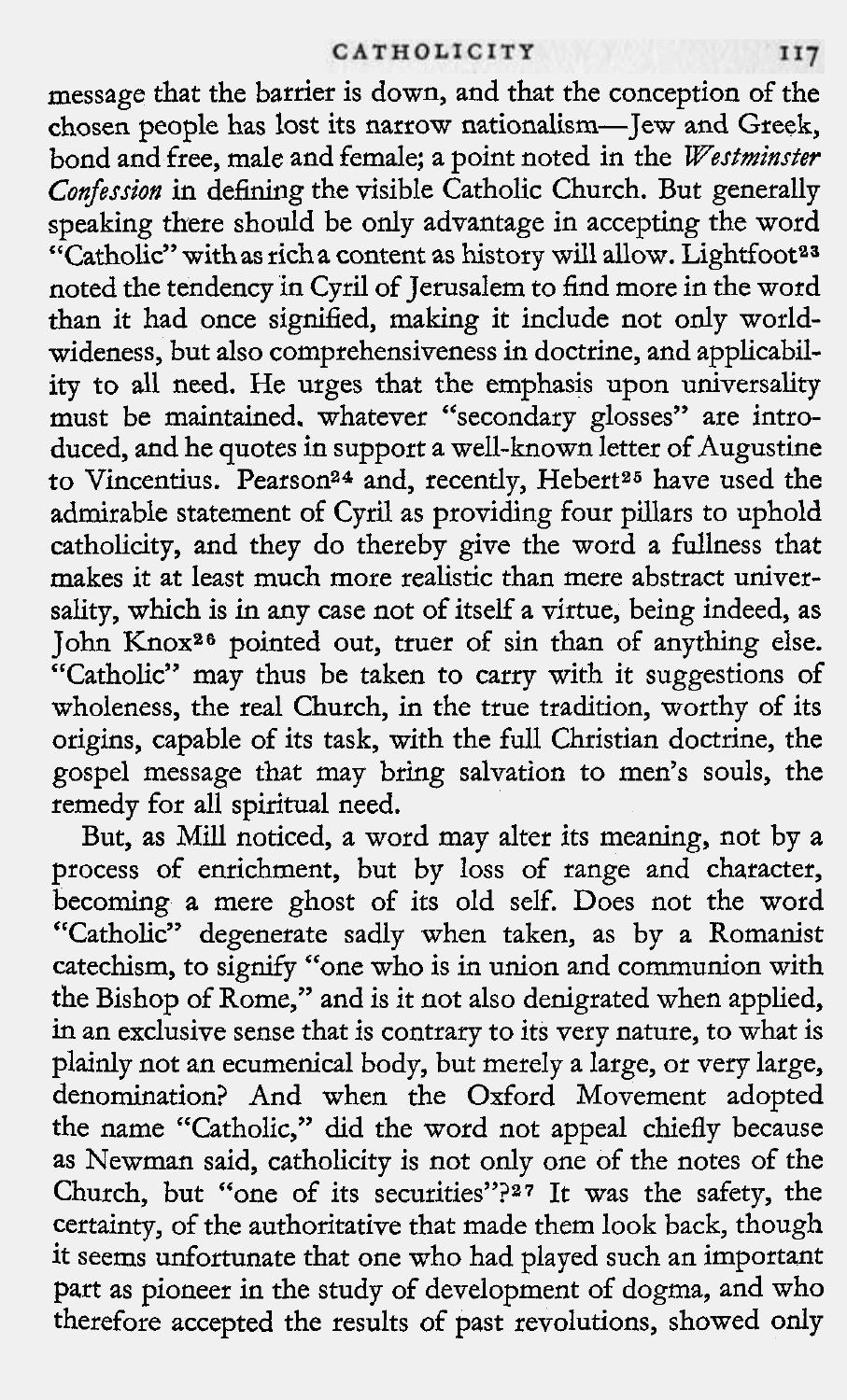alarm with regard to "the spirit of lawlessness"28 that came in with the Reformation, rejecting the attitude of modern science which is constantly challenging its latest hypotheses, shrinking back from liberty of experiment and adaptation, reformation , and development.

> "God's gift was that man should conceive of truth And yearn to gain it, catching at mistake, As midway help till he reach fact indeed."<sup>29</sup>

"Catholic" means "universal." Harnack<sup>30</sup> gives example after example from early Christian writers of the rhetorical claim that Christianity was spread over the whole earth, and Christianity to-day, as Latourette31 has shown, is universal in a numerical and geographical sense that puts the old claims completely to shame; but, if we are to give real content to the word "Catholicity," it must not be merely a matter of numbers, a Church for all. We must likewise allow generously for comprehensiveness in doctrine and applicability of the offered redemption for God's chosen. Protestantism had no hesitation in accepting the Creeds: these were the Catholic Creeds; but at the same time it did not hesitate to restate them in what to it were modern terms, taking into consideration important changes in human interests and circumstances. The rediscovery of the individual naturally required that Jesus Christ be exhibited as a Saviour for each to an extent not previously imperative, and this meant explicit statements, for instance, about the Atonement, which had not been a living issue with those responsible for the Creeds. Some confessions may appear to us musty museum pieces, but we have to recognise that they were gloriously alive and up-to-date when they were accepted; and Protestants to-day would for the most part agree that theological reconsideration of this sort should be regarded as a permanent obligation, though experience has shown that modern conceptions as to the nature of truth make restatement an extremely difficult task. The Reformation Churches sank rapidly into a reformed scholasticism; but it must not be forgotten, for example, that the Westminster documents were received in Scotland with a view to unity, and some compromise was made in that interest. The Shorter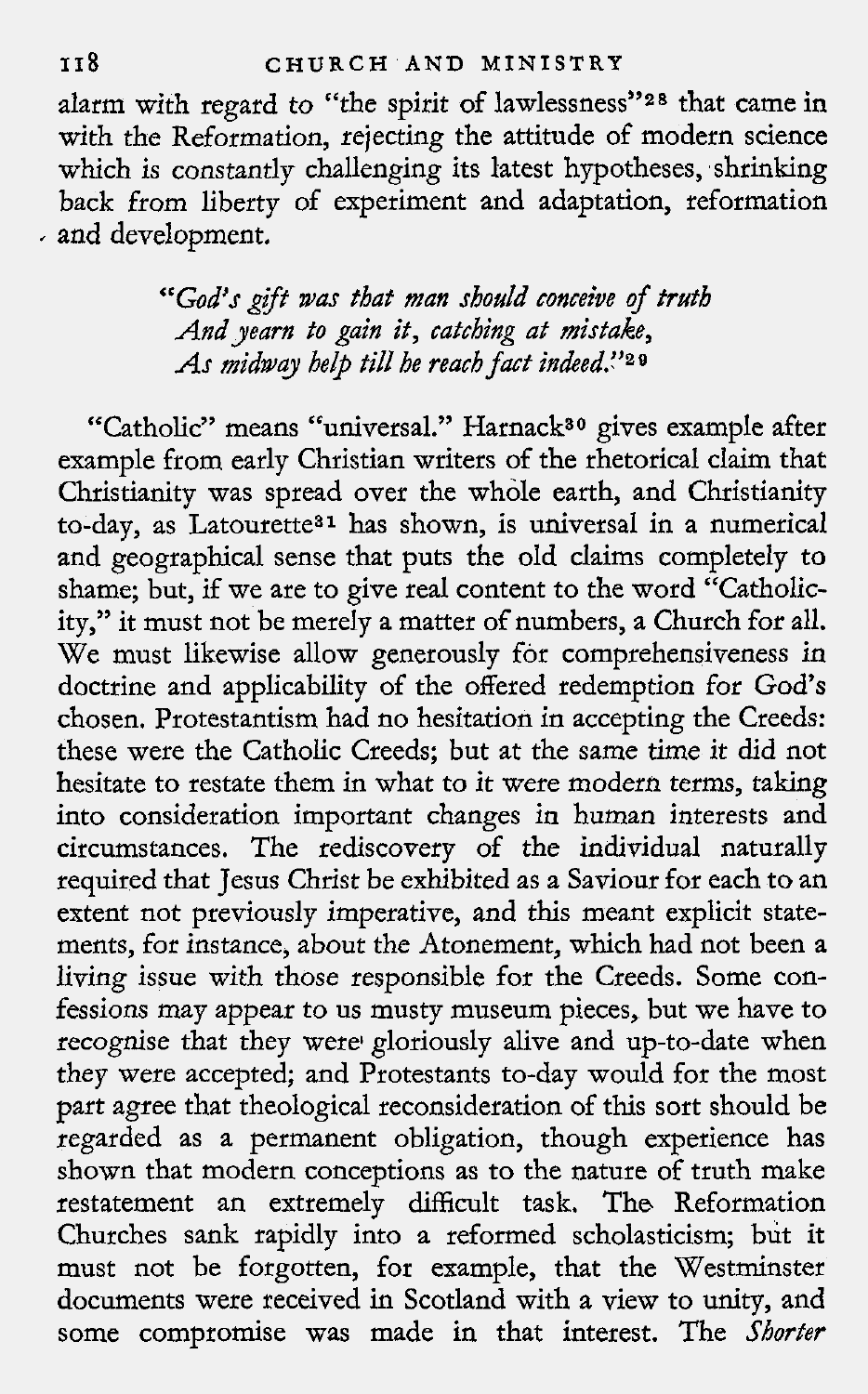Catechism, generally regarded as Scotland's most characteristic utterance, the General Assembly shook its head over when it arrived from England, as "too long, and too high for our common people and children."32 The Scots were deceived as to the conditions of the times; but even that much maligned document, the Solemn League and Covenant (1643), was an endeavour "to bring the Churches of God in the three Kingdoms to the nearest conjunction and uniformity in religion, confession of faith, form of church government, directory for worship and catechising, that we, and our posterity after us, may, as brethren, live in faith and love, and the Lord may delight to dwell in the midst of us."88 Liberty of thought became normal once again under the influence of the nineteenth-century renaissance, and wide difference of opinion, the result of consecrated scholarship and sincere religion, would be regarded as simply belonging to that comprehensiveness of doctrine which Cyril desiderated as an element in Catholicity. Nor may we overlook the fact that all truth is of God, and that apart from religion and ethics and theology, **all** researches into truth should be brought under the light of His Spirit. Not that we wish ministers to talk ex cathedra on things which they do not understand or understand only as amateurs, posing as authorities on science or economics or psychology or anything; but no enquiry will be complete until its results are submitted to this final inspection. We realise this to-day more than ever in connection with the advances and possibilities of research in such departments.

Fullness of religious life and activity must likewise be included, for the Catholic Church is simply the world Church, and must be completely the Church that the world has need of to bring it the redemption which God wills for it; and this implies, not only the hallowing of community experience but the salvation of each person: a Church for all is a Church for each. Fullness here, like comprehensiveness in theology, brings the denominations to our notice, for they represent, just as individuals may do, the burgeoning of the true vine and the varied functioning of the members of the body.

No doubt there are well-meaning groups of earnest people, not all of them in America, who are merely ignorant and stupid in their sectarian peculiarities, obscurantist or fanatical: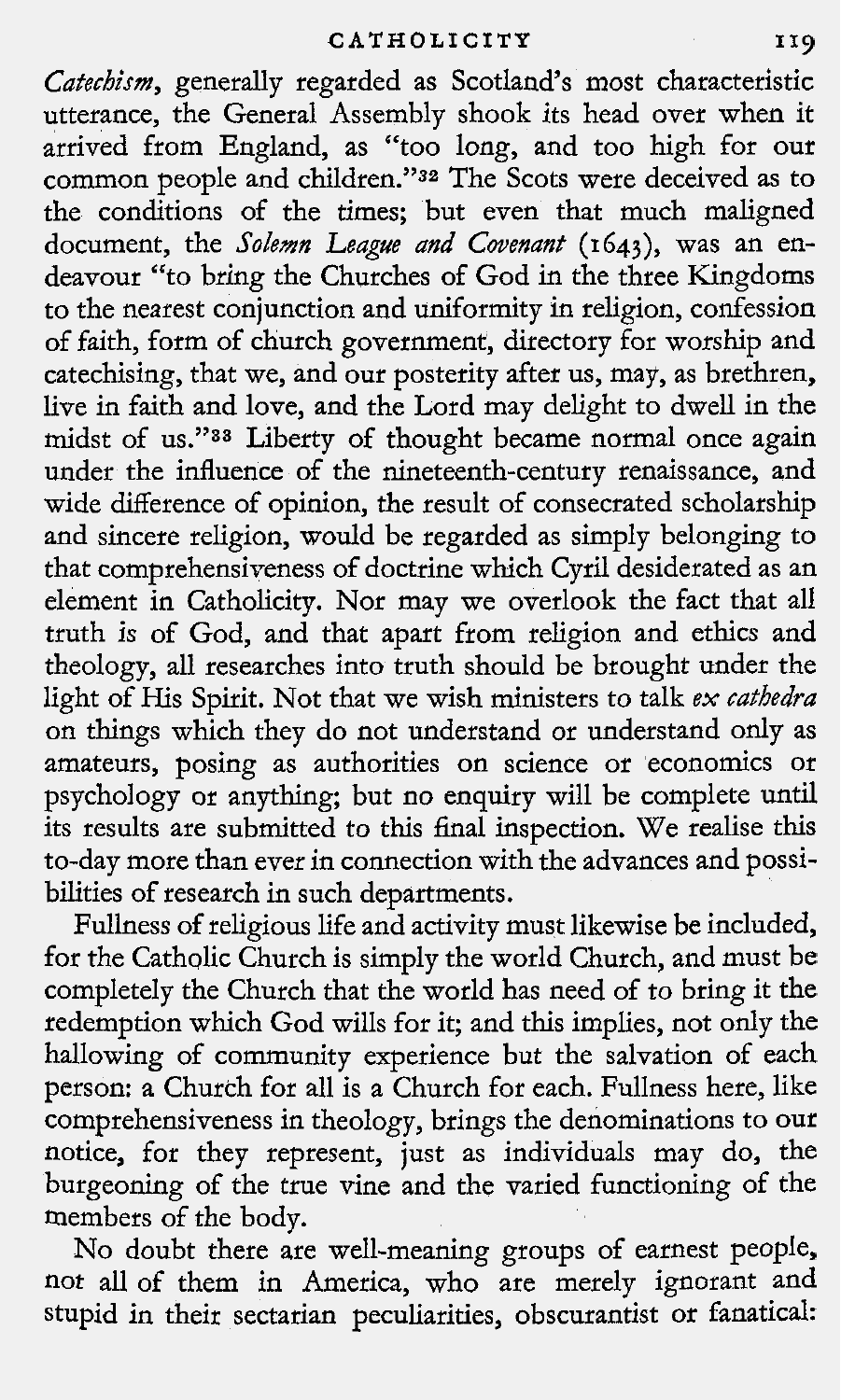pathological conditions are present here and there. Biology reveals nature working by methods of trial and error, making constant mistakes as it gropes about among the possibilities, reaching dead ends in pterodactyl and dodo; and those whose world is that of religious experience have in like fashion produced some amazing systems even within the environs of Christianity. The situation was not so difficult to regulate in authoritarian days, when the adventurous had plainly before them the possibility of being burnt alive; but, when Protestantism gave its blessing to Renaissance liberty of thought and expression, it took a tremendous risk, and licence was to some extent inevitable. In this connection, one can at the same time agree with Oliver Quick that "individualism is not necessarily associated with liberty";<sup>34</sup> for some denominations have been far from venturesome. Denominations are in many cases phenomena of local history, and history is troublesome to undo, so that causes remain extant after their usefulness is exhausted, and corpses may be propped up for quite a long time, like dead Hun chieftains at the feast. One thinks of Scottish Burghers and Antiburghers who actually transplanted their petty animosities to Nova Scotia:36 differences with more survival power than survival value. It would seem imperative that the worries of the past should not obsess us and render us blind to the worries of the future: imitative memory must not hamper creative imagination. There are to-day Germans who, though by no means admirers of Nietzsche, think that history is distracting, cramping, and retarding the Church at the present moment, and there are people in the Younger Churches who agree with this, and feel that some denominations at least are hypnotised by the past.

R. H. Story36 in Scotland spoke of "the Catholic interests of Christianity" as "dearer than the traditions or dogmas of any one communion," and this broader attitude is a rebuke to our customary parochialism, our tendency to believe our immediate neighbourhood to be the Happy Valley and to ignore or despise the rest of the universe. Most Christians in our day seem to have in practice little interest in, or concern for, the Church of Christ throughout all the world; that, like humanity, is too vague and general to become excited about: enthusiasm needs to be caught by definite landmarks. But this fact that we incline to be intent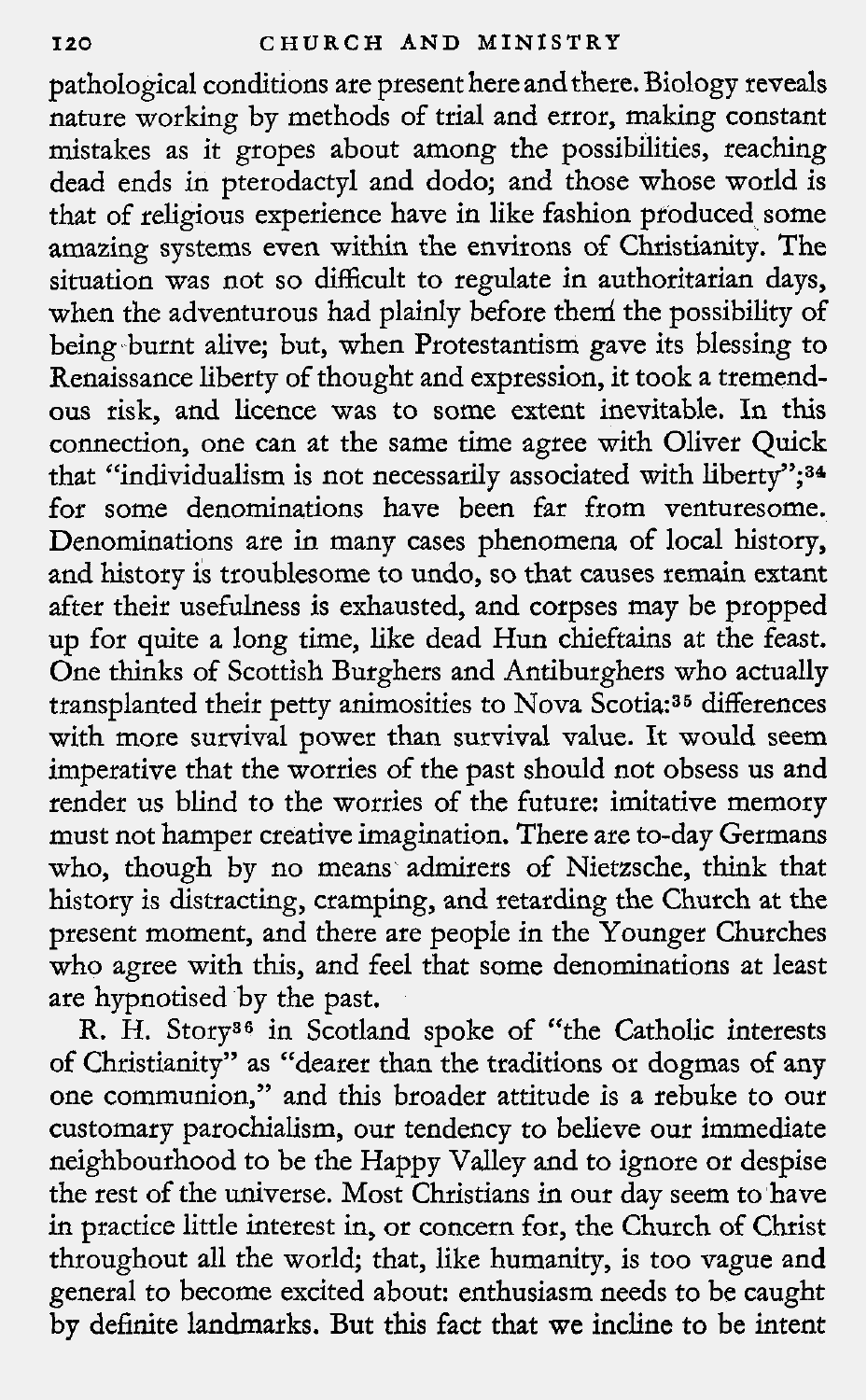on the immediate may not appear so serious if we reflect how seldom we think of ourselves as men, and how habitually as scholars, butchers or housewives, as Scots, Frenchmen or Americans. This is surely all that can be implied by W. K. Jordan when he remarks on this universal Church that "the Protestant communions could claim that title only in the rhetorical flourishes which headed their formal confessions of faith."<sup>37</sup> It is true that they talked little about the Universal Church, but it was a basic and primary assumption with them, and that is precisely why it comes out with a flourish on an official occasion.

### III

Denominations on the whole have contributed enormously to the process of unfolding and exhibiting the fullness of the truth and value in Christianity, and there is much to be said for Coleridge's dictum that "the intensity of private attachments encourages, not prevents, universal benevolence."<sup>38</sup> Through the denominations may be the shortest way to Catholicity. One can feel this possibility in the modern application of the word "Catholic" to what is broad and comprehensive and not exclusive. Thus we have the biographer of Dr. Alexander Whyte of Edinburgh repeatedly calling attention to his "catholicity of thought and outlook";39 and Dr. Norman Macleod pleading in the General Assembly (186s) for "a little more catholic feeling towards other Churches."40 We notice also the readiness of members of various denominations to co-operate and to have intercommunion, which implies recognition that, while the differences are important enough to require separate organisations for their expression and protection, there is a profound sense of common loyalty and common aim. John Forbes of Corse,41 when he exiled himself from Aberdeen to Holland to escape the Covenants, took Communion indiscriminately with French, Dutch and Scots congregations; and the Church of Scotland Communion table, as has already been stated, is open to-day to members of any part of the Church of God. Dr. David Welsh (1843) strongly maintained the compatibility of diversities of opinion and practice with a firm adherence to the fundamental principles of the Gospel.42 Even the many Confessions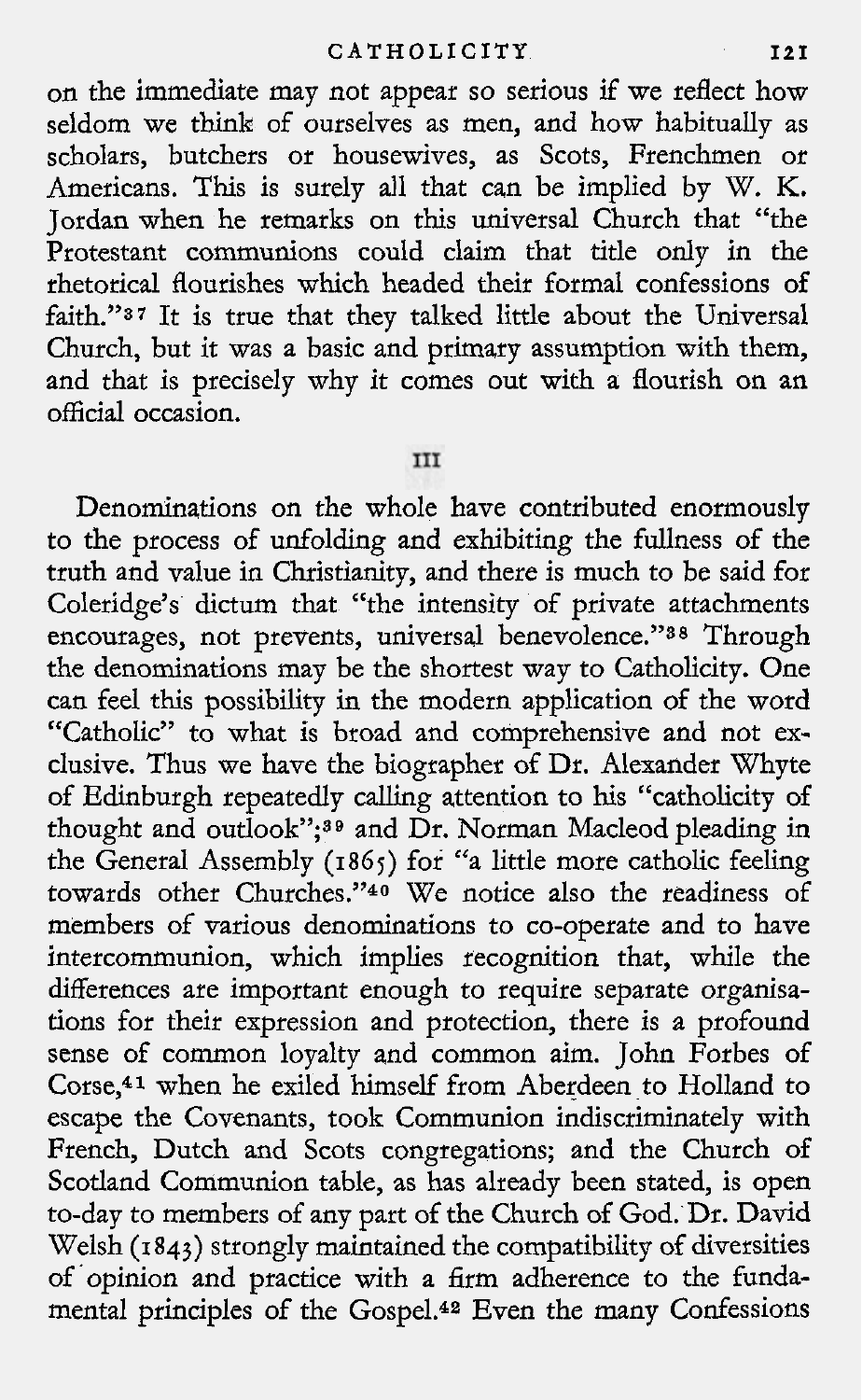of the Reformation period which so horrified Bossuet were not fortresses erected against one another: each was a characteristic local utterance. One may not pretend that all the denominations loved one another; there are perhaps no antipathies so intense as those which to-day exist between closely related sects. But Hugh Binning gives expression to what has always been a widely recognised feeling when he writes: "It is a sweet meditation to think . . . that though we understand not one another, yet we have one loving and living Father that understands all our meanings; and so the different languages and dialects of the members of this body make no confusion in Heaven, but meet together in his heart and affection, and are one perfume, one incense, sent up from the whole Catholic Church which here is scattered on the earth."43

Many denominations do in fact declare themselves part of the Catholic Church. The Church of England does so, though Rome rejects its claim. The Church of Scotland, from the days of the Scots Confession to the Act of Union of 1929 and present-day declarations at ordinations, has continued to call itself a branch of the One Holy Catholic or Universal Church. John Knox described it as "a part of that holy Kirk universal, which is grounded upon the doctrine of the prophets and apostles, having the same antiquity that the Kirk of the Apostles has as concerning doctrine, prayers, administration of sacraments and all things requisite to a particular Kirk."44 Reformed Churches abroad make this same claim, as do also Lutherans, Methodists, Congregationalists, Baptists and many other bodies. The position to which they believe themselves entitled they gladly allow to one another. Some Independents did speak and act in a different spirit and in ways that were exclusive of nearly everybody, and the posterity of Acesius46 of the "private ladder" has persisted; but in recent times we find commonly the attitude which is clearly stated by D. T. Jenkins,<sup>46</sup> that a Church meeting of a particular Church is as Catholic as any synod; and Thomas McCrie who was brought up in one of the small dissenting bodies in Scotland, reminds us: "Our statedly holding communion with a particular Church is the ordinary way of manifesting our communion with the Catholic Church."47 The smallest gathering of Christians may thus regard itself as a local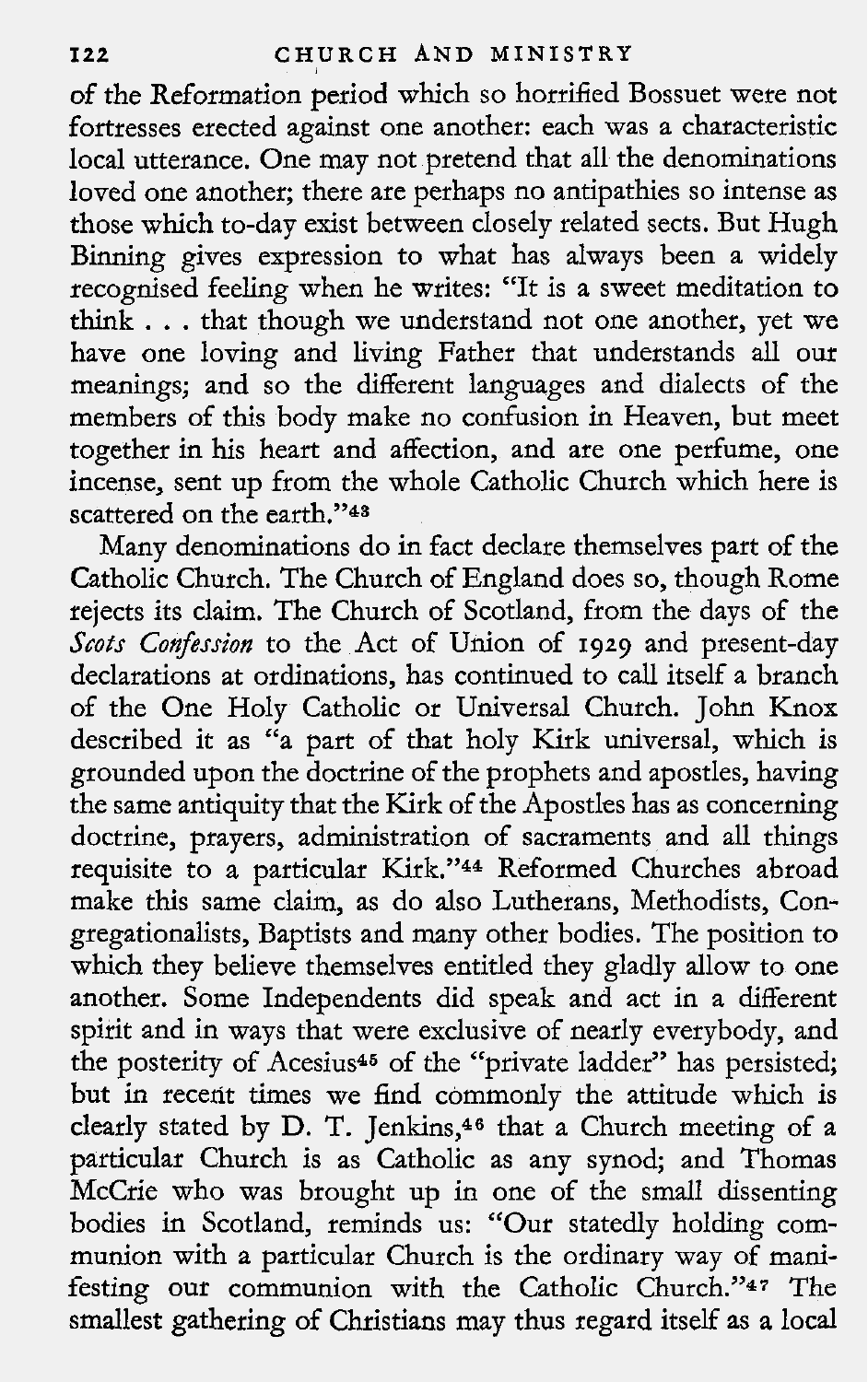manifestation of the whole Church. Catholicity is a spiritual characteristic, and where Christ is, there is the Church.

It must be emphasised again in this connection that the Church of Scotland baptises into the membership of the Catholic visible Church; that its ministers are ordained to the ministry of that Church; and that its excommunication is from the membership of that Church. This is clear from recent documents, and was well stated long ago by John Brown of Wamphray in the preface of his Latin attack on Wolzogius **(1670).** 

Church in the sense of denomination is, of course, totally unknown to Scripture; but the principle which applied the same word *ecclesia* to the whole and to particular Churches geographically separate, must cover other types of separation, racial, liturgical, theological, administrative. A national Church is as "particular" as the smallest sect. Differences in theological outlook and religious practice do not necessarily involve departure from the truth as it is in Christ, but may represent different capacities due to different experience, and corresponding to what Clement of Alexandria48 called the "many tones of voice" in which the divine revelation is made.

At the same time Hebert<sup>49</sup> is very right when he reminds us that "The Catholic faith is not merely the sum total of beliefs held by all Christians everywhere and always." All conceivable opinions and ways of regulating Church life, and manners of offering worship are not to be collected according to some scheme of Leibnizian compossibility to constitute Catholicity. It is obviously easier to enlarge on the ideals of comprehensiveness than to deal with the matter within the region of the practical and the practicable, and in real life the man who is zealous for allinclusiveness is apt to be zealous for nothing else, so that we have a kind of toleration that is hard to distinguish from indifference. Christianity, ever since its combined Jewish, Greek and Roman beginning, has shown itself amazingly eclectic, capable of appreciating, absorbing and digesting. It is prepared to laud above all other liberties "the liberty to know, to utter and to argue freely according to conscience."<sup>50</sup> And it has kept on renewing its effectiveness from age to age because constantly able to pass over to, and settle down into, its stable institutionalism, fresh and living discoveries of the Spirit. But it is not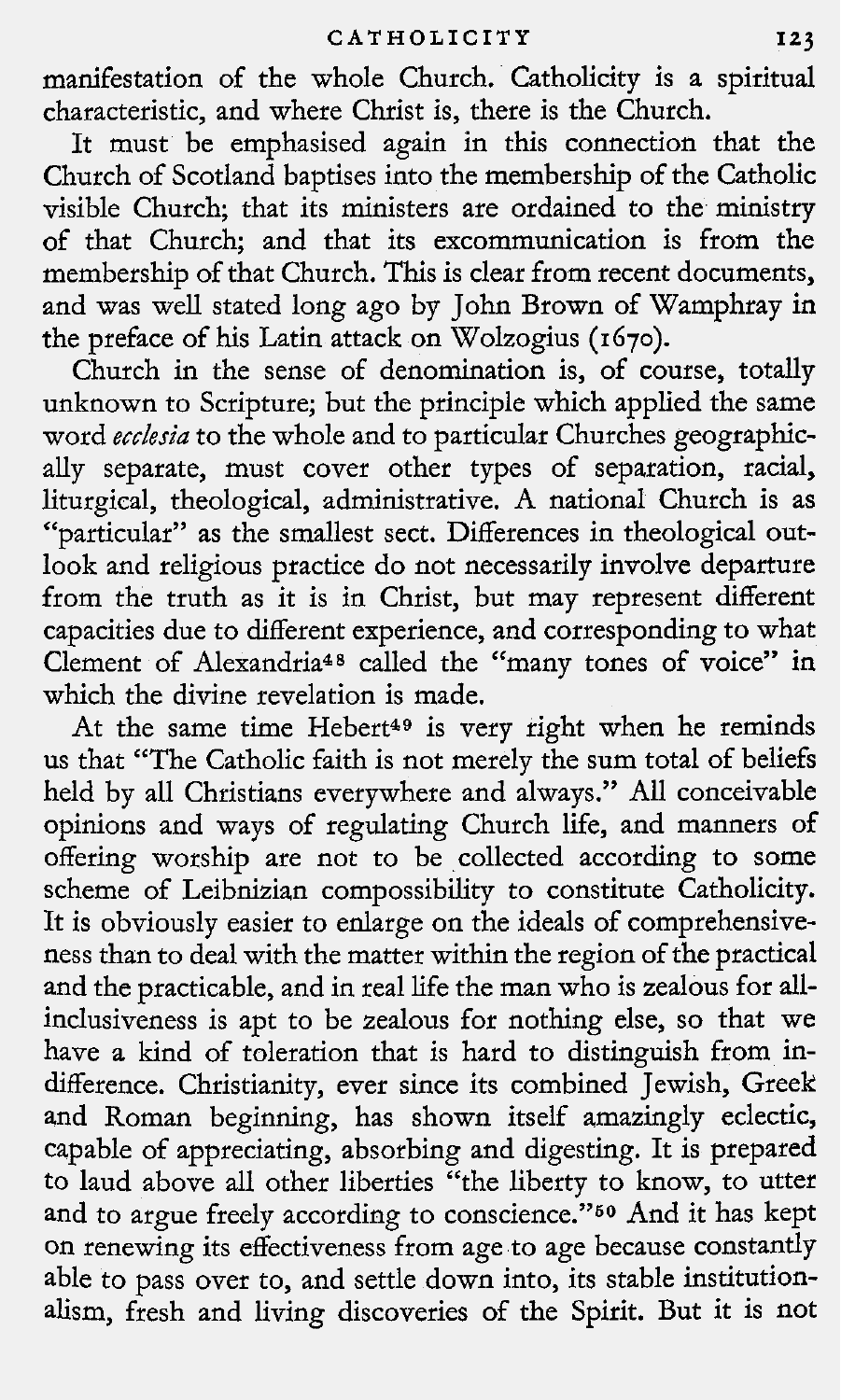simply a curiosity shop, and cannot make its witnesses out of people who dabble distractedly in fancy religions, and fitfully flutter about among the faiths of the world. It is not Hinduism; it is not Islam; it is not anthroposophy; it is not spiritualism: it remains an integrated unity, one Spirit in one Body. To speak of "Catholic" sympathies may be little more than to say "unprincipled." So thought such men as Robert Baillie and Samuel Rutherfurd in Scotland,61 and a New England puritan wrote; "He that is willing to tolerate any discrepant way of religion besides his own, doubts of his own, or is not sincere in it."62

Hebert's<sup>53</sup> discussion of, and general agreement with, Father Congar's assault upon comprehensiveness merits notice. He mentions the parties which exist side by side in the Church of England, and suggests that a united Church might display no deeper unity, and that indeed the denominational separation would simply remain. There would, however, seem to be no doubt that the relations between the Churches are more satisfactory than they used to be. Something has been learned through closer intercourse. In certain cases discussion only confirms differences: men have committed themselves in argument, and regard themselves as champions of some cause, which tends to strengthen them in their accepted beliefs. But the normal result of improved contacts has been a better sense of proportion, increase of charity, reduced suspiciousness, diminished arrogance. It may take a very long time for Germanthinking and American-practising contingents to find common ground, or for the gap between Catholic and Protestant to look anything less than an abyss; but the fact remains that in a lifetime the situation has actually been revolutionised. Even the Romanists who seem so aloof have patently benefited in several spheres from Protestant experience. The process is worth encouraging. Real comprehensiveness would ensure the balance of unity and truth.

Perhaps the way in which things will have to develop might be illustrated from the conditions in the United States of to-day, where many states, differing widely in interests, climate and almost everything else, live together within a union that is more than formal; where one comes across the eighteenth century side by side with what one might call the twenty-first; where one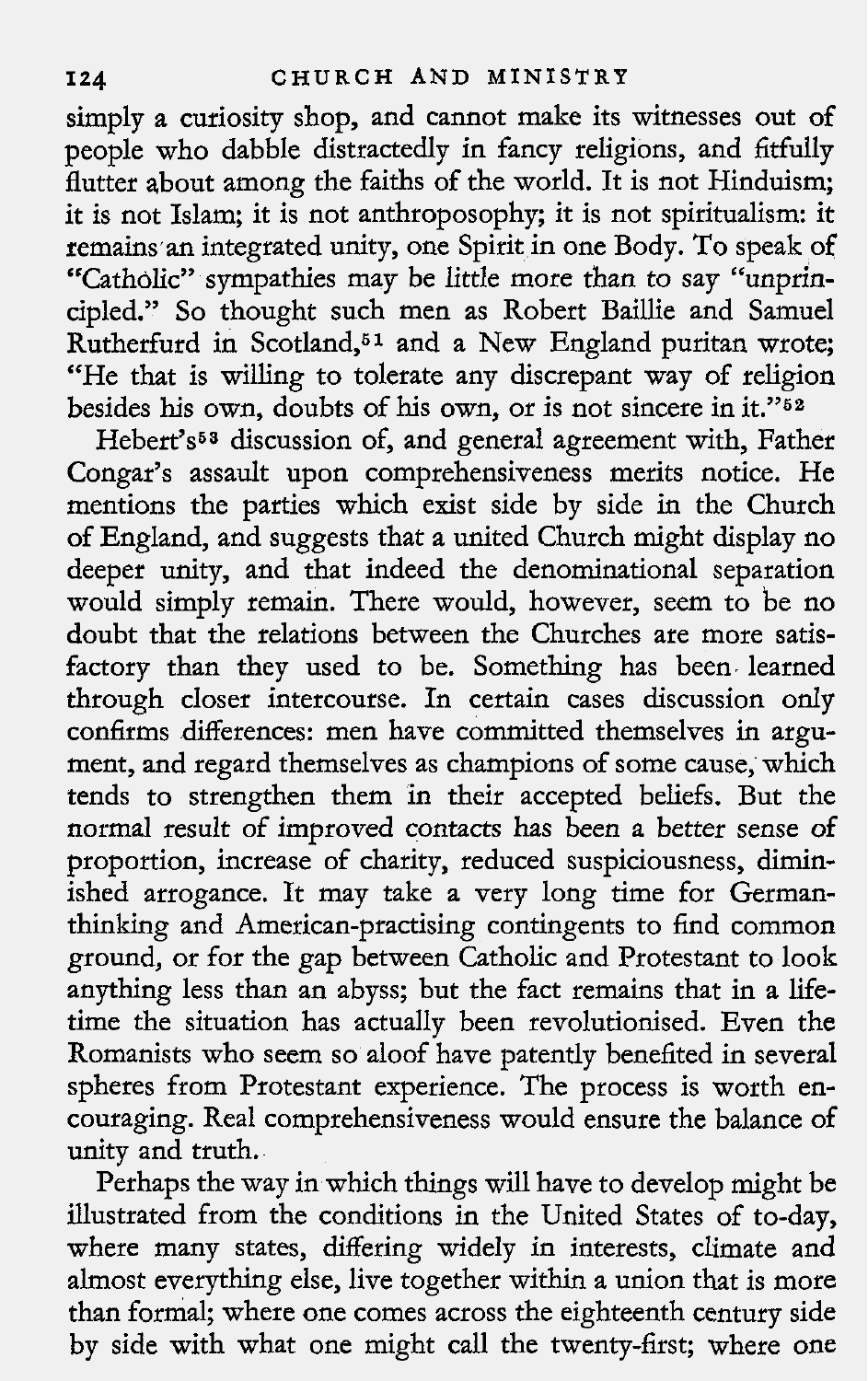discovers racial and cultural pockets all but completely isolated; where people travel by the same Underground or 'plane, but appear to belong to different worlds; where one wonders whether there is such a thing as public opinion or whether at any time almost anything might not pass as such; yet where one realises that with increasing rapidity a *totum integrale*, as distinct from a genus with species, is in process of creation. This is the desideratum with regard to the Churches: not a federation of entities, but an integrated whole characterised by variety in unity, by law and liberty alike, by both authority and independence. One may guess that the churches, though anxious, and even alarmed at existing spiritual conditions, are not yet in that state of crisis which seems often necessary to produce incorporating unity. The Bible says: "Where there is no vision the people perish"; the people have sometimes pretty nearly to perish before they become capable of vision.

When we think along such lines, we are not classing Catholics and Protestants as opposites. "Catholic" is serving as a comprehensive term, including not only what the so-called Catholic section of the Churches to-day identify with the whole gospel, but, along with, that, features supplied by Protestantism, especially of an individualistic type, without which there cannot be Catholicity. The word "Catholic" is unfairly appropriated by anyone who proclaims that he hates the Reformation. This only escapes the apprehension of such as fail to grasp what D. T. Jenkins64 has so admirably expressed in these sentences: "The Protestant 'rediscovery of the individual' was not the assertion of mere sinful egotism, disrupting the organic unity of Christ's body. It was the rediscovery of true humanity, the reclamation of our true heritage as sons of God and brethren of each other." It is absurd to speak of wholeness and universality and simply miss out millions who accept Christ and the creeds, and whose experience has under the undeniable leading of the Holy Spirit released so much light and life. Let people call themselves Traditionalists, or Authoritarians, or employ some name that will do justice to the important emphasis which they represent; and let them take their place beside the others within a real Catholicism. No doubt the last word is with F. D. Maurice: "What is the Catholic Church? If you mean by that question,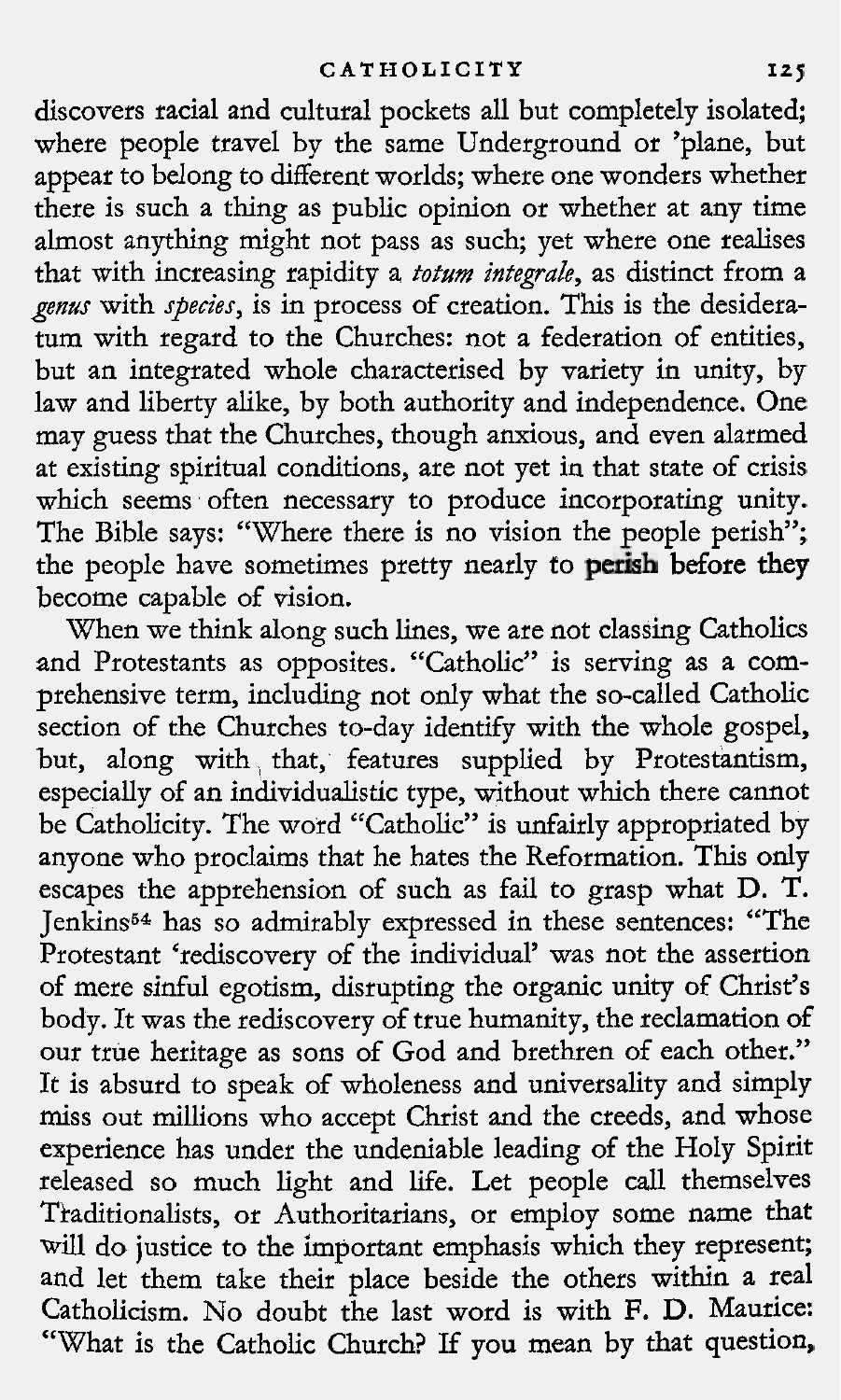What are its limits? Who have the right to say that they belong to it? I cannot answer the question; I believe only One can answer it; and I am content to leave it with Him."55

#### IV

Catholicity, if we give the word anything like the richness of content set forth by Cyril, would appear to sum up very adequately that Reformation of Judaism which constitutes Christianity. The most obvious "fulfilment" is the expansion of a national into a universal religion. But if we consider also "secondary glosses," and think of *the* Church, commissioned to provide the way, the truth and the life for all God's chosen, the instrument of the continued ministry of Christ, not only the Church available for each and all, but the church fully adequate for the needs of each and all, then we shall recognise that Judaism, as national and racial, had naturally been external, formal, legalistic, ritualistic; but that when religion escaped from this provincialism, it inevitably became personal, inward, following the line of the more spiritual prophets. The law was not abolished, but it received its necessary complement and fulfilling in the Gospel; institutional religion remained, but due place was found for that worship which is neither in this mountain not at Jerusalem; God's Providence was reasserted, but new meaning came to it by emphasis upon spiritual blessings, for, as Samuel Rutherfurd<sup>56</sup> impressively wrote: "The Cross of Jesus Christ is rather a 'mark' of the Catholic visible Church" than the "prosperous condition" included in Bellarmine's fifteen notes, and associated with the Old Covenant.

Calvinism has at times been criticised for the special interest which it seemed to take in the Old Testament. The facts are assembled by W. B. Selbie in a chapter of *The Legacy* of *Israel.*  Scots theologians wrote of the Jewish Church<sup>57</sup> and traced it from Abel and Noah; John Weemse produced his quaint and erudite *Christian Jjnagogge* in *1623;* John Forbes of Corse58 at that same period recited the Psalms in George Buchanan's Latin as he strolled on the Aberdeen links; interest in the controversy between Voetians and Cocceians, the study of Marckius and Witsius, and the popularity of the writings of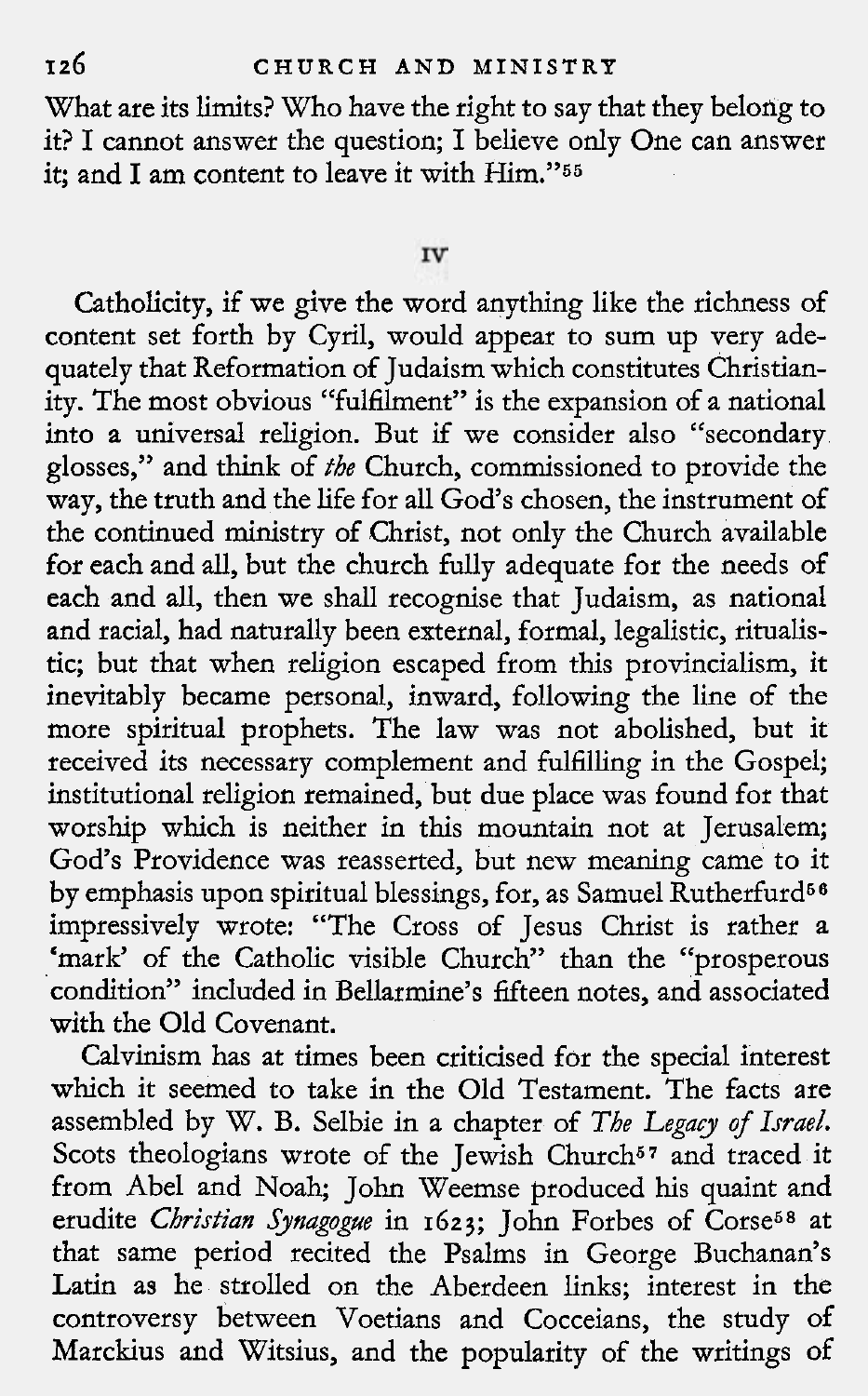Vitringa were symptomatic;<sup>59</sup> Thomas Boston's *Tractatus Stigmologicus Hebraeo-Biblic~s* (1738) was a pathetic witness; John Erskine<sup>60</sup> in 1750 was calling the Jewish dispensation "the flesh and the letter" typifying the succeeding "more spiritual dispensation"; and William Robertson Smith's application of the critical method to the Old Testament proved epoch-making in Scottish ecclesiastical history.

Modern scholarship has "rediscovered" the Old Testament. Some of the new interest is perhaps due to the realisation that unexpectedly useful arguments for certain party purposes are here to be found; but the Greek emphasis had in any case exhausted its credit. Carlyle objected to "Hebrew old-clothes";<sup>61</sup> but it is now well understood to what an extent the Church had an Israelitish ancestry, and to what an extent the Bible is a unity. Bishop A. C. Headlam wrote strongly on the Christian Church's debt to Judaism, and Vernon Bartlett likewise, and more recently we have Goudge, Phythian-Adams, Hebert, Rowley, Wand, and *The Apostolic Ministry*, while at conferences the "remnant" and the "new Israel," "shaliach" and the "Aaronic priesthood" have become commonplace.

The matter is important in connection with the question as to whether Jesus founded or wished to found the Church. Dr. R. Newton Flew has dealt patiently with this problem in his Jesus and His Church (1938), and his general conclusions appear to be acceptable, confirming the belief that Jesus did take action with a view to ''a new religious community, with a new way of life, a fresh and startling message, and an unparalleled consciousness of inheriting the divine promises made to Israel." The moral teaching of Jesus is no *interimsethik;* the way of life which he expounded was for people in organised society; promises of divine support were given. And very clear is the continuity with all that had gone before, so that one might think, not of the foundation of a Church so much as of the regeneration of a Church that had always been there. The Christian community was originally the product of Jewish history, and had behind it Jewish tradition, which thought of Jehovah as having separated out a chosen people, an elect nation, called both to be blessed and to serve, a conception spiritualised by the prophets, so that the Israel of God could be interpreted more widely and a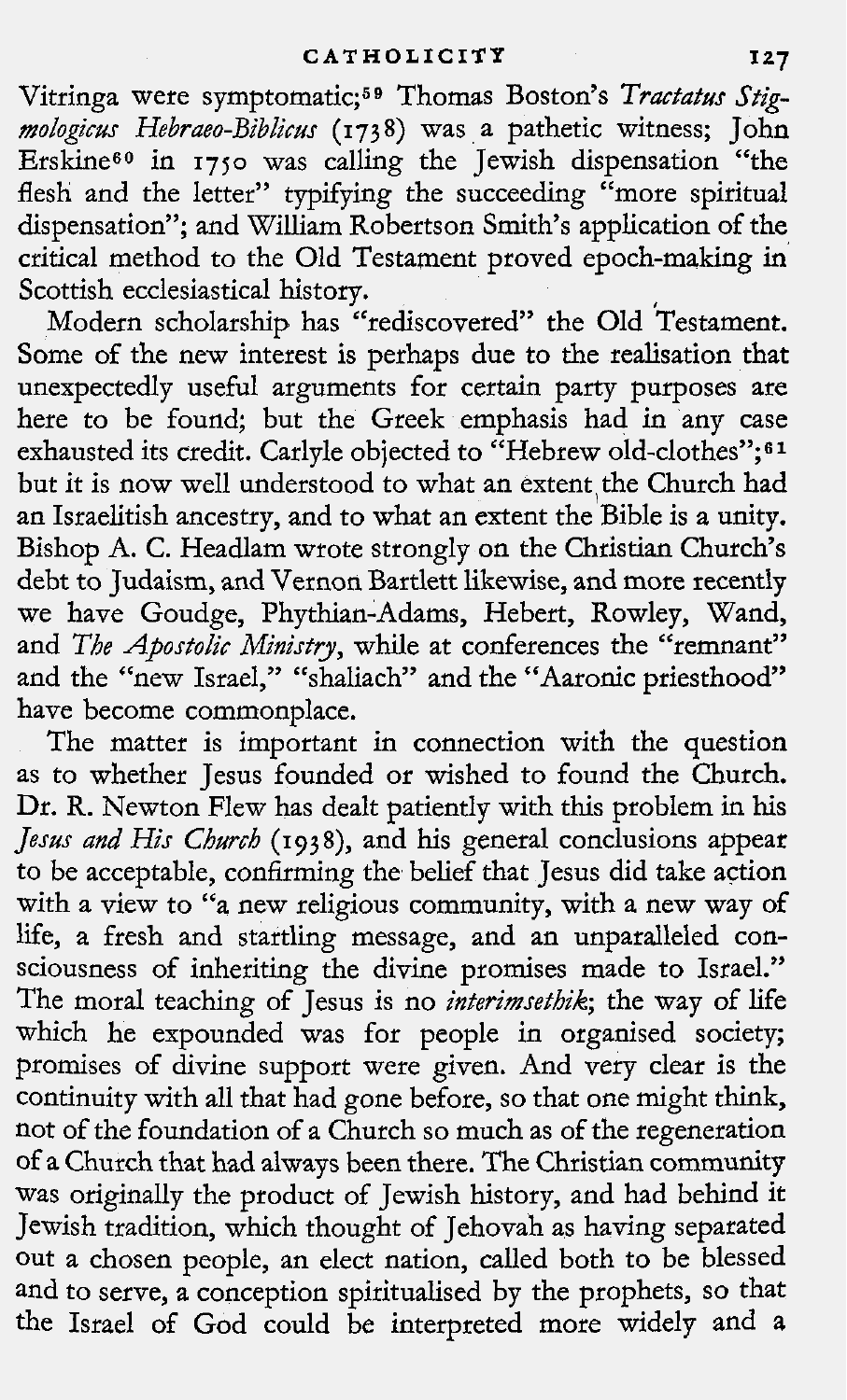universal Church envisaged. The originality of Christianity is self-evident: even the preference for the word ecclesia is symbolic of change; what we have, however, is not only a *new* Israel, but a new *Israel.* 

When one starts to erect a building, a system, an institution, one is guided, consciously or otherwise, by one's purpose, the available material and the experience of the past. The purpose of Jesus is plain from his frequent mention of the Kingdom; the material consisted of the disciples whom he sent forth and the *dramatis persane* of the Gospels; the experience was that of his people, recorded in Scripture and modified by the facts of Alexander the Great and the later Roman Empire. Revolutions are by nature charismatic: other credentials are not an issue; and so there is no apostolic succession from the Jewish priesthood, but a process comparable with the relatively minor break which constituted the Reformation. And yet, though what was started was essentially a spiritual movement, as Troeltsch<sup>62</sup> seeks to demonstrate, the element of continuity is of palmary importance, and there is little difficulty in seeing that an institutional Church was inevitable. This conclusion may be reached without worrying overmuch about the authenticity or interpretation of Matt. xvi. 18, or about the arguments of Schweitzer and the earlier eschatologists.

At the same time, the evidence does not entitle us to infer that Jesus planned the organisation of the Church in any detail. Much of the Jewish machinery was automatically adopted or adapted: in history one must allow considerable scope for the power of unconscious assumptions and not fall into the mistake of forcing participants always to act either wisely or consistently, and of forgetting the extent to which matters were settled one step at a time without careful reference to any distant scene. Neither should we allow ourselves to come too much under the influence of any one metaphor which Scripture applies to the Church when we are thinking of the development of its organisation. Professor De Zwaan<sup>63</sup> of Leiden has clearly shown the dangers. We might rather view the movement in the light of the early treks to the west in American history, wherein strong traditions persisted, while at the same time new conditions imperatively dictated what at the moment required to be done.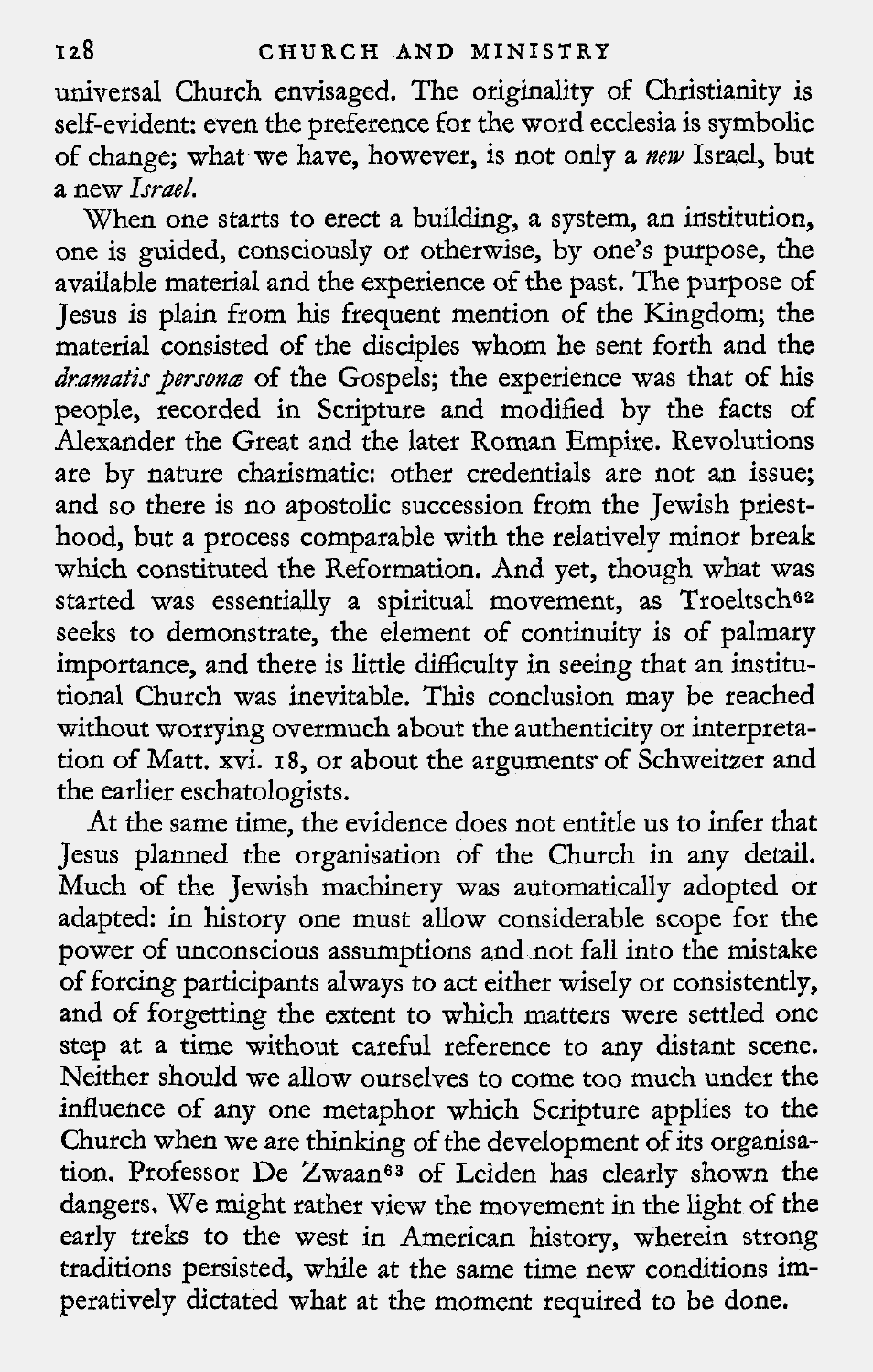John A. Mohler,e4 a Romanist writer, in 1832 asserted that the visible Church was the permanent incarnation of Christ, and this view has lately been much discussed. Bishop Gore65 wrote: "The Church is naturally of a piece with the Incarnation, the fruits of which it perpetuates"; R. C. Moberly<sup>66</sup> has said of the Church: "It is the perpetuity of the Presence; it is the living Temple of God Incarnate"; and Archbishop Gregg of Armagh began his address at Amsterdam, 1948, with the words: "The Church is the extension in time and place of the Incarnate Word of God, crucified, ascended, glorified, operating among men through the indwelling in them of His Holy Spirit, who mediates to it His Victorious Life."67 Oliver Quick68 mentions that Catholics speak of the Eucharist as an extension of the Incarnation. Representatives of other Churches have made use of the expression or something like it. Thus Bishop Nygren<sup>69</sup> asserts: "The Church is Christ as He after His Resurrection is present with us and meets us here on earth." Dr. Parkes Cadman,70 a Congregationalist, employed the phrase at Lausanne in 1927.

Nor is it unknown in Scotland, for Wotherspoon and Kirkpatrick71 speak of the Church as "an extension of the Incarnation," and Dr. Charles Warr<sup>72</sup> describes it as "the extension in the world of the Word made flesh, which was the Incarnation of Jesus Christ." The expression is noted in the Assembly Commission's Report in God's Will for *Cbwcb and Nation.73* 

For some reason a reference to this conception appeared in the questionnaire on *The Natwe* of *the Chwcb* issued in 1945 by the American Theological Committee in connection with Faith and Order, and many Churches consequently felt obliged to ask themselves what, if anything, it meant to them. A Lutheran reply regards the phrase as possible, but unfamiliar and equivocal; a Congregational-Christian reply accepts both "continuation of the Incarnation," and "a voluntary society," the two contrasted expressions; the reply of the Disciples is that, if the phrase were to be used at all, it would be understood as a figure of speech; the Baptist answer is to the effect that they do not think of the Church in that way, but that the expression attracts some of them; the Brethren say that it is not a familiar phrase and does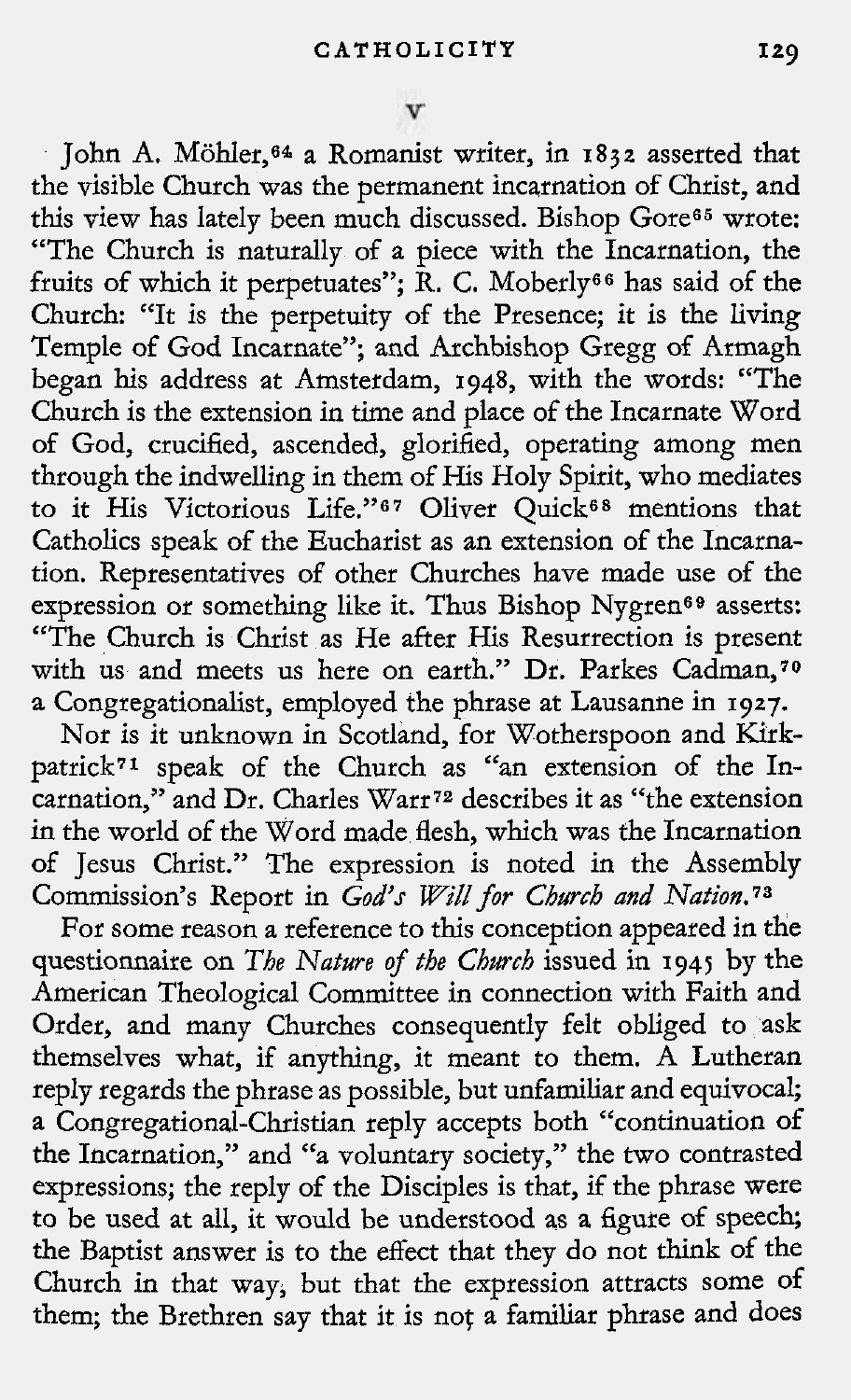not appeal to them; the Presbyterian reply calls the expression "vague," and acceptable at most as a figurative statement that the Church makes known the redemptive significance of the Incarnation; the Methodists answer that the Church is a continuing incarnation so far as it realises and expresses the Spirit that was in Christ.

It is obvious that the expression means little to Evangelicals, but attracts Catholics. T. W. Manson<sup>74</sup> characterises it as "more awe-inspiring than illuminating," and suggests a modihcation, saying that the life of the Church is the continuation by the Messiah of His Messianic ministry. Bishop Lesslie Newbigin's of the South India Church has devoted careful attention to the expression, and comes to the conclusion that "The relation between the human and the divine in the Church is thus not clarified,'but profoundly obscured by calling the Church the extension of the Incarnation."

The Church of Scotland as a whole would probably wish to go back to the words of the Free-churchman James Walker76 in **1872,** and be content to call the Church,"an instrument by which He wrought His gracious work"; "the region or sphere of the ordinary supernatural action of the ascended Saviour." More recently much the same conception was expressed by H. R. Mackintosh when he wrote of the Church as "the fellowship which perpetuates the revealing influence of Christ, and, through which, in the power of the Spirit, the assurance of God's forgiving love is conveyed to the world."77 But the decisive objection to the expression, "an extension of the Incarnation," would appear to be that it in fact embodies in an alluring form precisely the ideas which led to the Protestant rejection of the Mass. To describe the Church as in the Catholic sense an extension of the Incarnation is to make the Church a kind of substitute for Christ in His redeeming work, to detract from the once-for-all sacrifice, and to pass over to the Church the authority that belongs to Christ alone. Harnack pointed out, and Karl Barth notes how significant it is, that Innocent 111 at his consecration preached-about himself. 7 **8**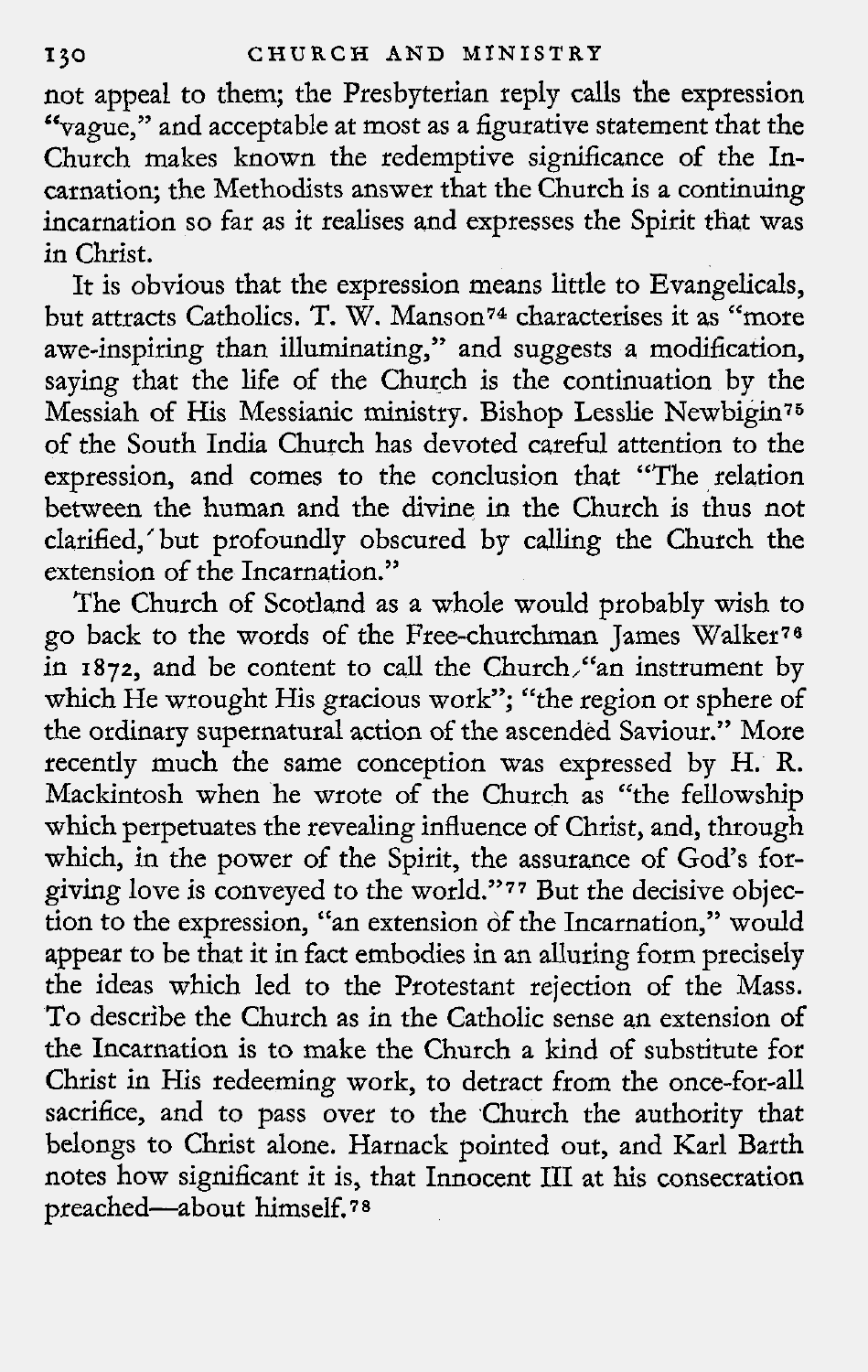Both inherited and original features of the Church are subsumed under the idea of Catholicity, which represents the result of their conjunction; but this must be examined further in the light of our Lord's purpose expressed in the teaching with regard to the Kingdom, the old conception plainly decisive, but as plainly sublimated. The notion of a Kingdom was taken over from the Jewish Messianic hopes, and the superscription under which Jesus died upon the Cross proclaimed Him a King. What then is the relation between the Catholic Church and the Kingdom?

According to one view, they are identical, as the parable of the Dragnet seems to indicate and as Augustine, for instance, appears to have held.<sup>79</sup> Both F. D. Maurice and Archbishop Whately used the expression "Kingdom of Christ" in the titles of their books on the Church. On the other hand, the Ritschlians<sup>80</sup> spoke of the Kingdom of God as the universal moral community, distinguishing it from the Church, which they described as the Christian community at worship: but this is not one of their most helpful suggestions. James Denneysl noted "the displacement of Kingdom by Church as we pass from the Gospels to the Epistles," which hints that the spiritual passes into the institutional as a practical historical stage in its establishment, the original transcendent ideal remaining. Vincent Taylor<sup>82</sup> finds the Kingdom synonymous with the Rule of God, justifying this theory by a detailed examination of many passages in the Gospels, while Aulén likewise speaks of "the dominion of Christ on earth."<sup>83</sup> Dr. T. O. Wedel describes the Church as "the Kingdom in history."<sup>84</sup>

Barthians would sharply distinguish Church and Kingdom as belonging to different spheres, the Kingdom being essentially of the eternal, not just gradually emerging out of the Church of this temporal world, but here now already, while in another sense still to come. Brunner<sup>85</sup> indicated the relationship when he wrote of the breaking through of the Kingdom into the historical process of the world at the Incarnation, the Kingdom present meanwhile incognito, though believers, through faith, have, are and live in it. Along with this may be studied the "realised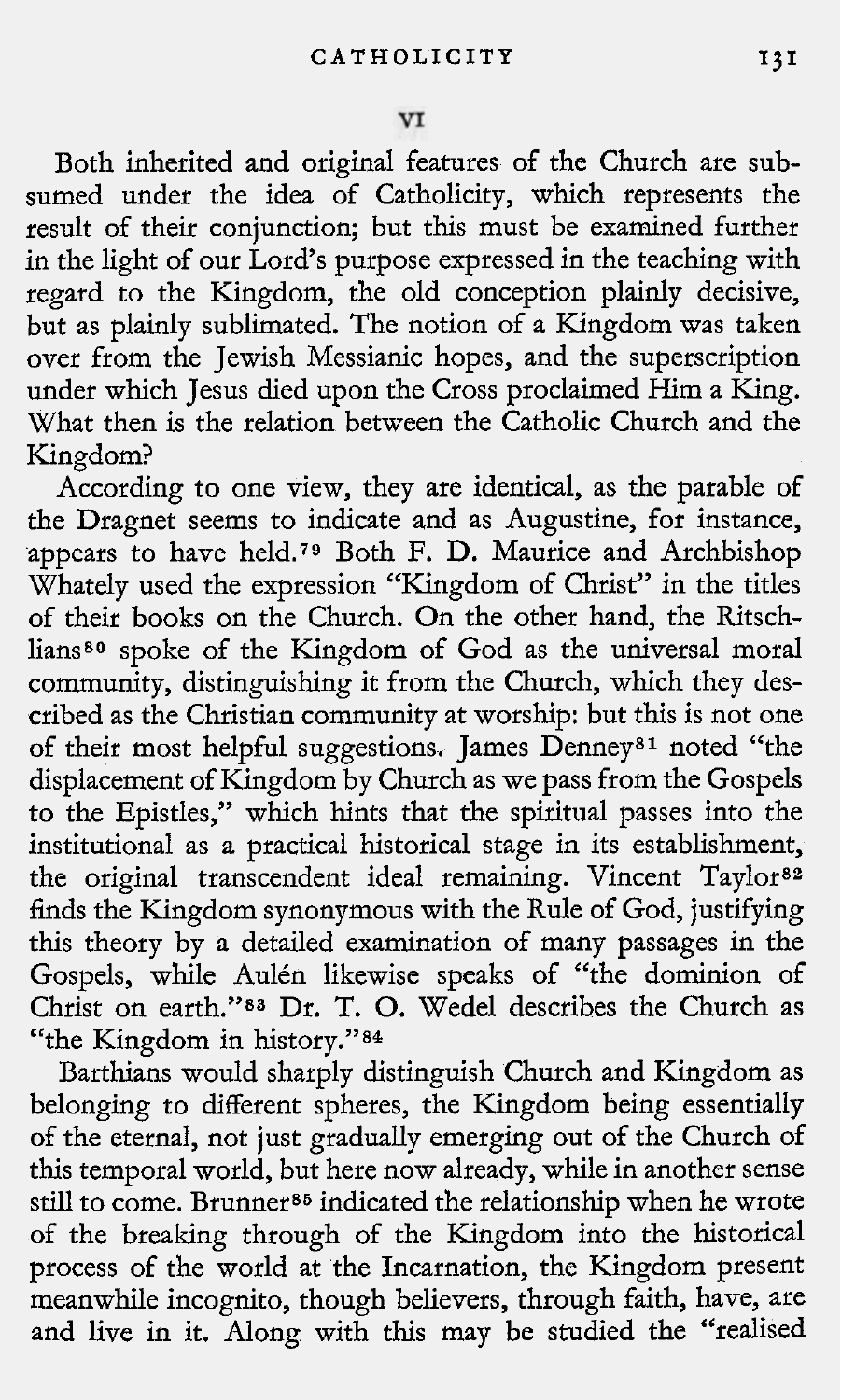eschatology" associated, for example, with the name of C. H. Dodds, and particularly the final chapter of his History and the Gostel, where "the end" in Christianity is represented as "given in an event which entered into the course of history once for all, while the process still went on," and where we have the analogy of the content of history being taken up into the fullness of the Kingdom "as Christ is believed to have carried up His humanity to the 'right hand of God.' " Quite as interesting are Oscar Cullman's reflections in his Christus und die Zeit, where Cross and Resurrection are described as "die schon geschlagene Entscheidungsschlacht," but where once again due emphasis is placed upon the future with its conclusive triumph.86

We may not overlook the fact that there are many to-day, as in previous difficult periods, whose interest lies in a catastrophic Second Coming, a tendency which must be regarded as for the most part escapist in origin. Adventists and Jehovah's Witnesses and all who delight to speculate on the basis of Daniel and Revelation comfort themselves with an apparently simple explanation of our desperate world conditions which provides an easy way out from the overwhelming responsibilities which these might be held to impose. When civilisation crashes, as it will presently do, the small company of the faithful will inherit all things. Common opinion, however, moves rather in another direction, and will no longer view this present life as a mere preparatory incident and therefore be content to concentrate upon the hereafter. The modern world in spite of its obvious failures has developed a proud sense of security here below, a feeling of power due to scientific advance, technical development, a consciousness of having improved the amenities of ordinary existence almost beyond recognition; and so attention has tended to centre upon building Jerusalem in England's green and pleasant land, and the Church, despite its unhappy record in this respect, is set to bring in the Kingdom by a process of social amelioration. To the establishment of such a view, evolutionary conceptions during several generations have contributed, Hegel and Marx and Darwin and Tennyson helping to implant very deeply in the popular mind an idea of inevitable and continuous progress. This notion Dean Ing: outspokenly challenged,87 and the whole question has been recently reviewed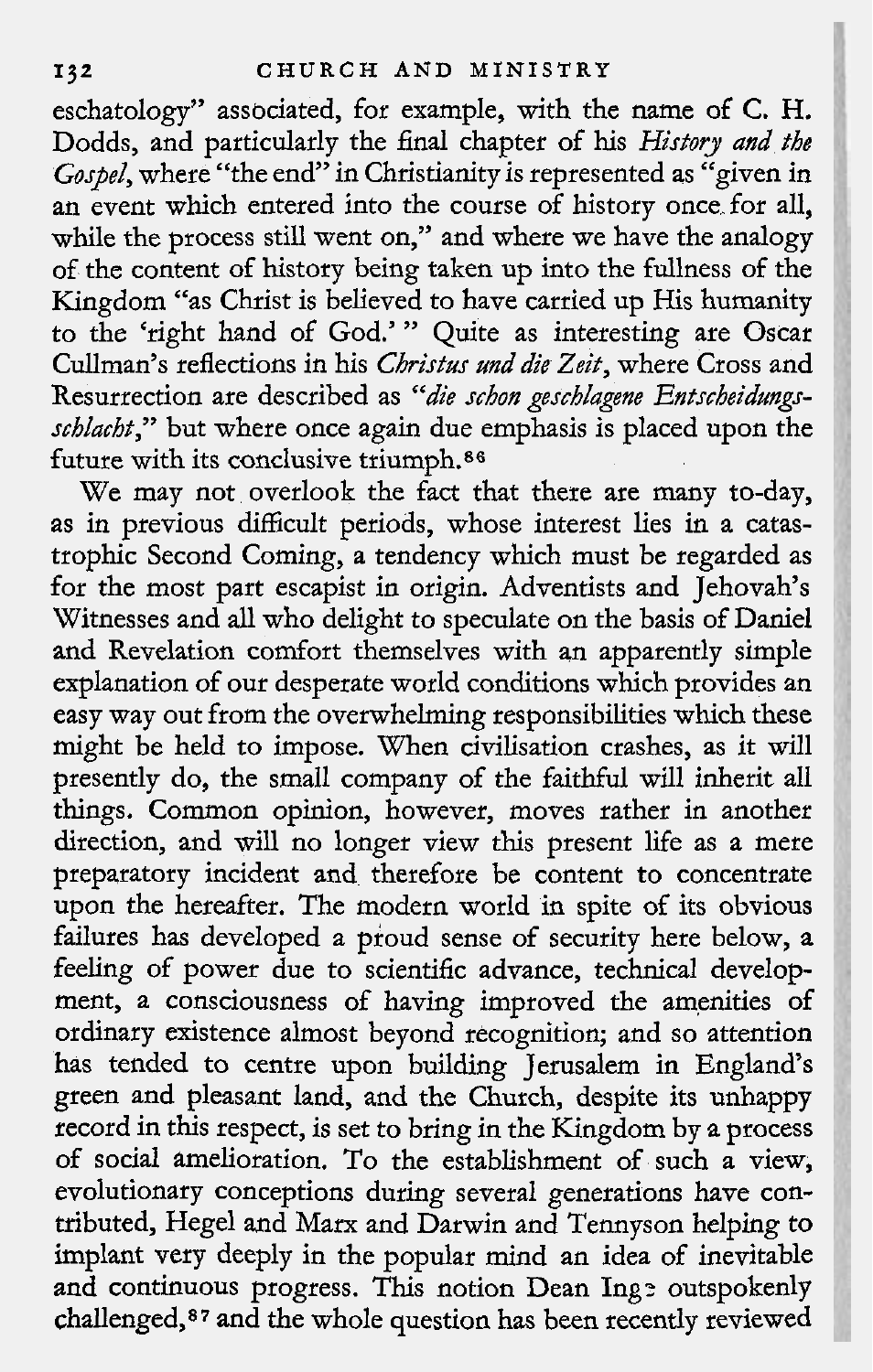**in** Principal John Baillie's The *Belief in Progress.* Alternative interpretations of history by Spengler, Toynbee, Collingwood, McMurray and other able thinkers do little more than establish the complexity of the problem: the philosophy of history has not even yet advanced beyond the alchemy and astrology stage.

The Church in Scotland, acknowledging the sovereignty of God, has naturally thought of history as an expression of His purpose, and in the light of this has both connected and separated Church and Kingdom. A. M. Fairbairn, 88 a Scot whose chief work was done in England, related and distinguished them by referring to the Kingdom as the immanent Church, and the Church as the explicated Kingdom, and P. T. Forsyth,<sup>89</sup> another Scot in exile, regarded the Church as not the means to the Kingdom, but the Kingdom in the making, while John Dickie,<sup>90</sup> a Scot who taught in New Zealand, thought of the Kingdom as God's absolute purpose and the Church as the scene of its actualisation. Scottish representatives at Lausanne in **1927**  agreed to the statement:' "The Church is God's chosen instrument by which Christ, through the Holy Spirit, reconciles men to God through faith, bringing their wills into subjection to His sovereignty, sanctifying them through the means of grace, and uniting them in love and service to be His witnesses and fellow workers in the extension of His rule on earth until His Kingdom come in glory."91

Generally speaking, Scottish doctrine has remained true to Calvin, who, though he concerned himself mainly with the visible Church, an organisation under discipline, and so might be regarded as, like Augustine, identifying Church and Kingdom, was led by various considerations to the conception of the Church Invisible, though in a different sense from that which suggested itself to Augustine, and could thus both associate the Church Invisible with the Kingdom, remembering how Jesus said, "My Kingdom is not of this world," and also, on the other hand, could recognise that God has always been King and rules now, and that accordingly the Kingdom is already here in the visible Church. Thus he writes: "The Kingdom will properly come when it will be completed"; and also: "Those who in a manner have the Kingdom of God within them . . . begin to be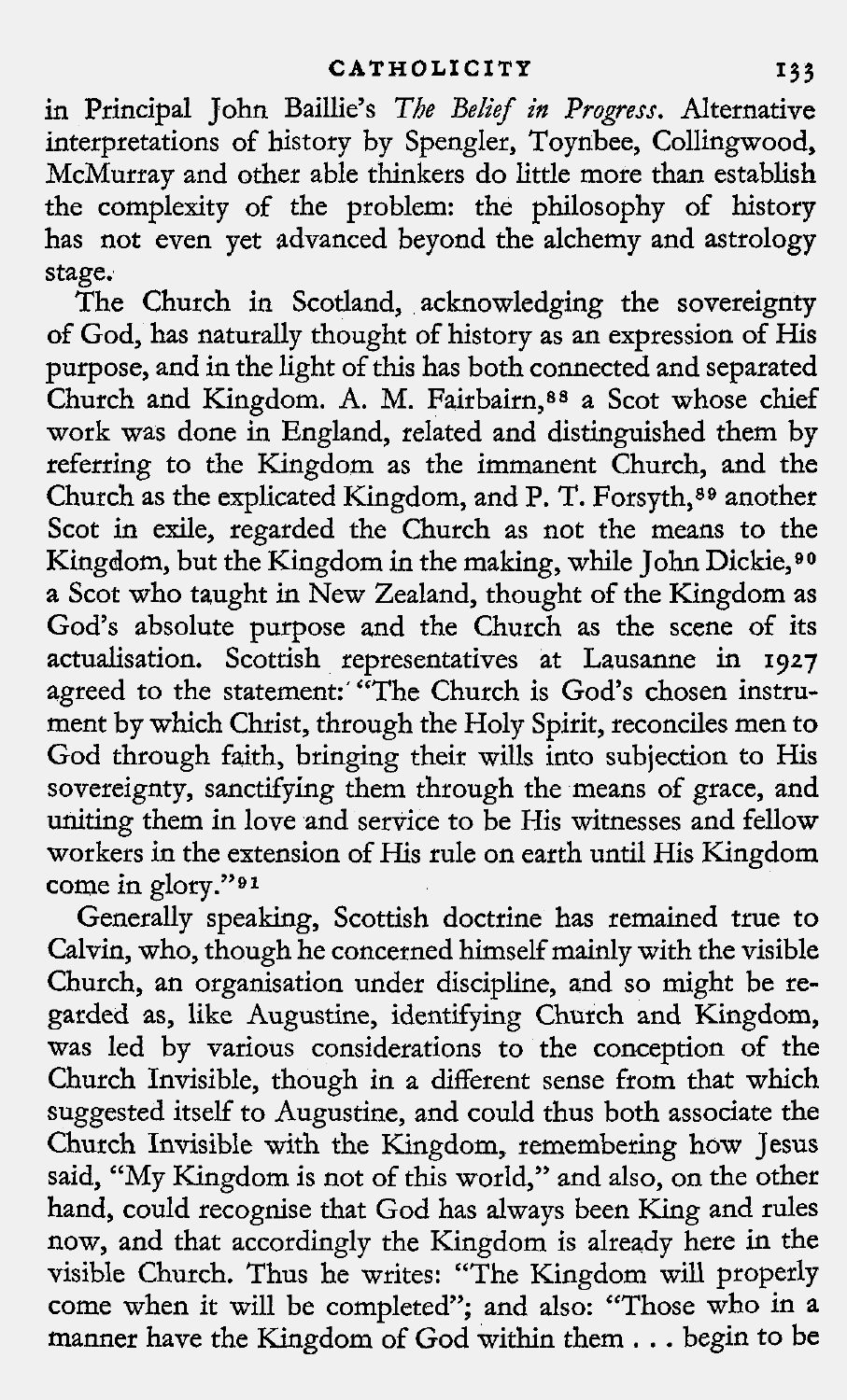in the Kingdom of God"; "it does not follow that there is no Kingdom because there is not a perfect one; on the contrary, we maintain that that which has already begun is then to be perfected."92 The Geneva Catechism (I **~45)** says: "The Kingdom of God may be said to be commenced."93 Thus we may think of the Church as the community which has the promises and where already some of the privileges of the Kingdom are enjoyed and some of its obligations accepted, but where imperfection and incompleteness are still outstanding features. The Kingdom has both come and is to come. We celebrate the anniversary of a great man's birthday, but old ecclesiastical custom remembered rather the day of the saint's passing into glory. From the day of our birth we are distinctively ourselves, and yet it may be long enough before we attain to what we have it in us to be, when it might be said that we had "come to ourselves." But perhaps a more helpful analogy may be found in **A.** N. Whitehead's remark that "the good of the universe cannot lie in indefinite postponement. The Day of Judgment is an important notion: but that Day is always with us."94 Christ has come; but in and through the Church He continues His work by the power of the Holy Spirit until God's will is done and the divine purpose is achieved, and the Kingdom has come.

Some sentences written by David Dickson<sup>95</sup> in 1647 seem to do justice alike to Church and Kingdom: "The external visible Church is worthy to be called and counted the Kingdom of Heaven, even in regard of the external constitution of it in this world, notwithstanding of the mixture of wicked hypocrites in it; because therein Christ rules as King, and hath His subjects, all professing Him to be King of Saints, but especially in respect of His own elect therein, who honour Him in Spirit, in whom He doth begin eternal life, and draweth it on unto perfection." "The Gospel is the Word of the Kingdom of Heaven . . . this Word sheweth the way, and giveth right unto the Kingdom, giveth earnest, and a beginning of the Kingdom of Heaven." "The grace of God offered in the Gospel is in effect the Kingdom of Heaven, for it opens the way unto it, and entereth the man not only in the right, but also in the begun possession of the Kingdom of Heaven." "This Kingdom of grace is so come already, as it shall be still coming more and more. . . . God will have all